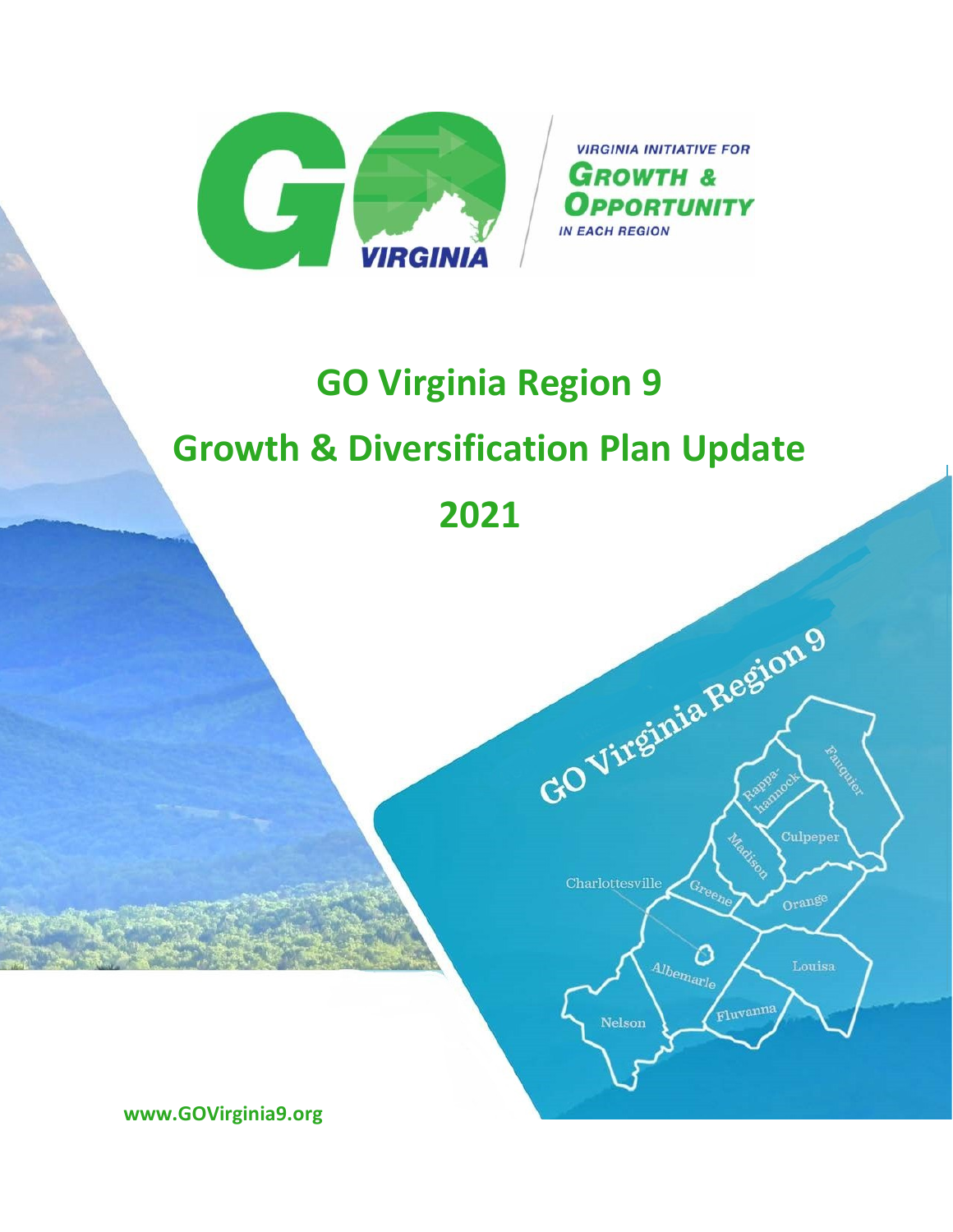# **Region 9 Council Members – FY2022**

#### **PRIVATE SECTOR MEMBERS**

Chair: Ed Dalrymple, Jr., President, Cedar Mountain Stone Vice Chair: Ray Knott, Senior Vice President–Market Executive, Atlantic Union Bank Rob Archer, CEO, Codebase Coworking Jim Cheng, CAV Angels and former Virginia Secretary of Commerce & Trade Tom Click, President & CEO, Patriot Industries Brian Cole, Executive Site Lead, LexisNexis Yolunda Harrell, Co-Owner, Taste of Home Ed Scott, Co-Founder, EcoSeptix Alliance and former Member, VA House of Delegates Felix Sarfo-Kantanka, External Affairs Manager, Dominion Energy Services, Inc. Francoise Seillier-Moiseiwitsch, PhD, Managing Owner, Revalation Vineyards Steve Ray, Partner, IslerDare PC (through August 2021) John Young, Regional President, Atlantic Union Bank (through August 2021) Antwon Brinson, Culinary Concepts AB LLC (since August 2021) Ethan Dunstan, UVA Credit Union (since August 2021)

#### **PUBLIC SECTOR MEMBERS**

#### **Educational Institutions**

Pace Lochte, Assistant Vice President for Economic Development, University of Virginia Kim Blosser, President, Lord Fairfax Community College Jan Gullickson, President, Germanna Community College

#### **Elected Officials**

The Hon. Jim Crozier, Supervisor, Orange County The Hon. Tony O'Brien, Supervisor, Fluvanna County

#### **Locality Administrators**

Christian Goodwin, County Administrator, Louisa County Paul McCulla, County Administrator, Fauquier County

#### **Regional Commission Directors**

Christine Jacobs, Executive Director, Thomas Jefferson Planning District Commission Patrick Mauney, Executive Director, Rappahannock-Rapidan Regional Commission (Treasurer)

#### **Local Economic Development**

Paige Read, Director of Economic Development and Tourism, Town of Culpeper Andy Wade, Director of Economic Development, Louisa County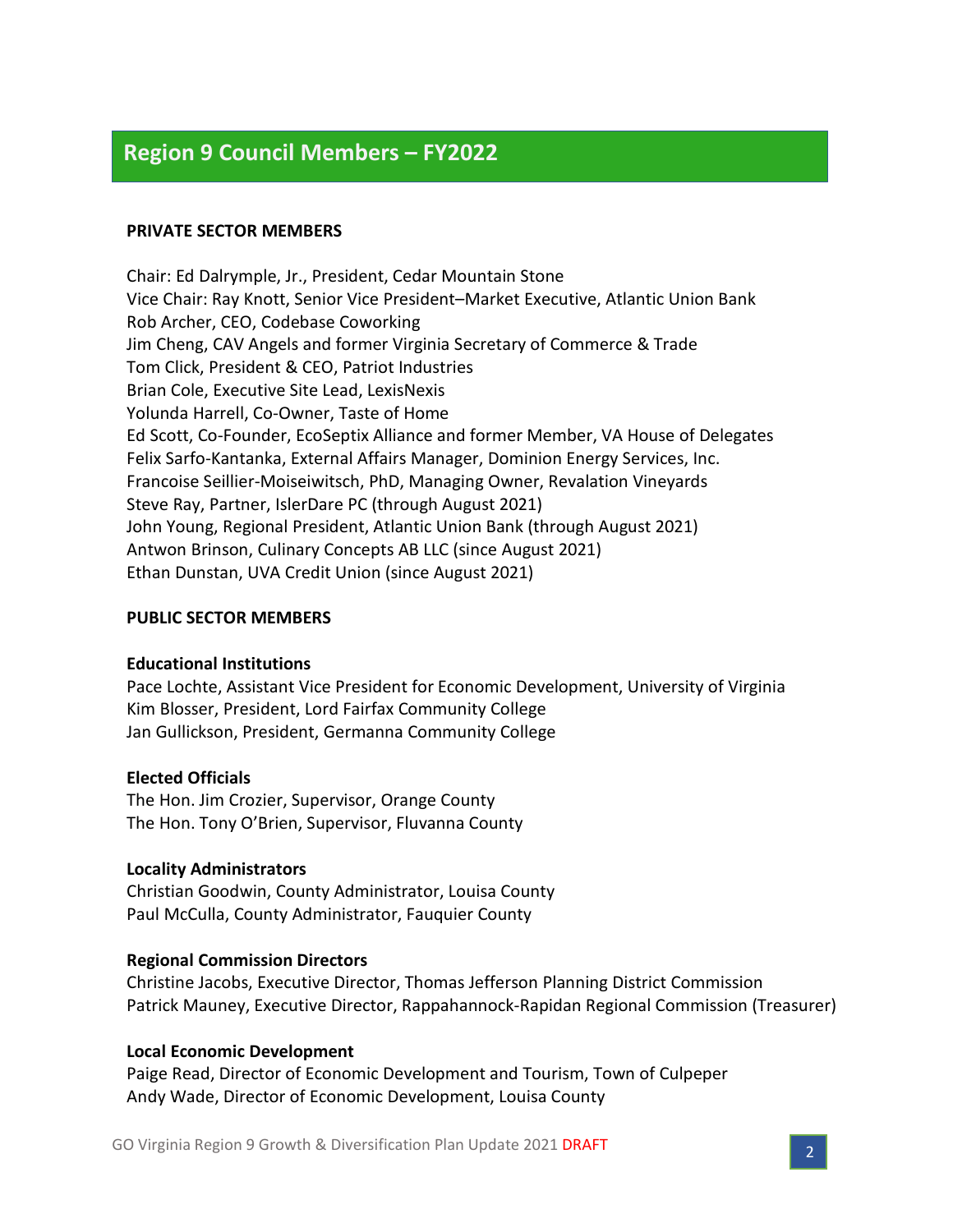# **Table of Contents**

# Contents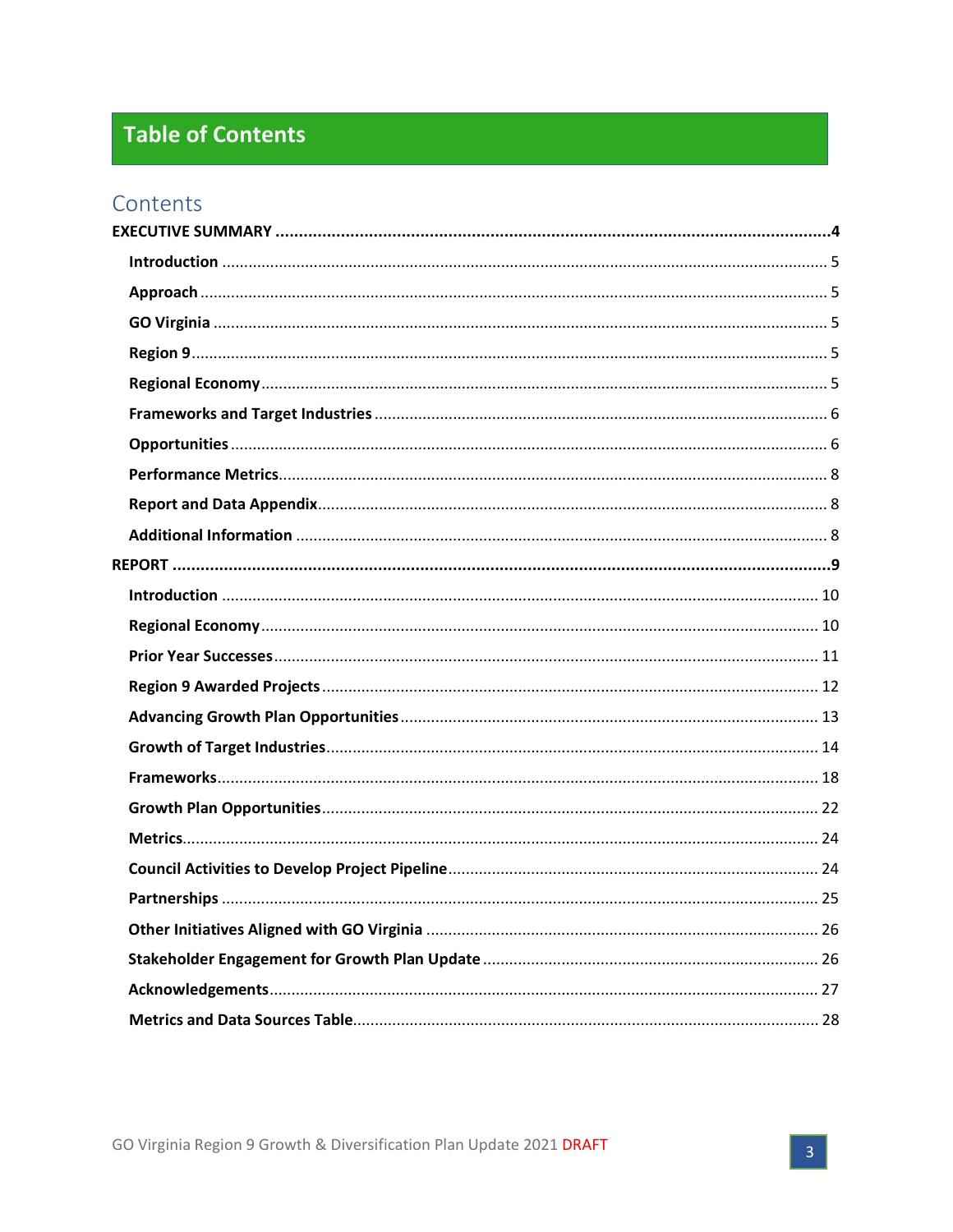# **GO Virginia Region 9 Growth & Diversification Plan Update**

**2021**

EXECUTIVE SUMMARY

GO Virginia Region 9 Growth & Diversification Plan Update 2021 DRAFT 4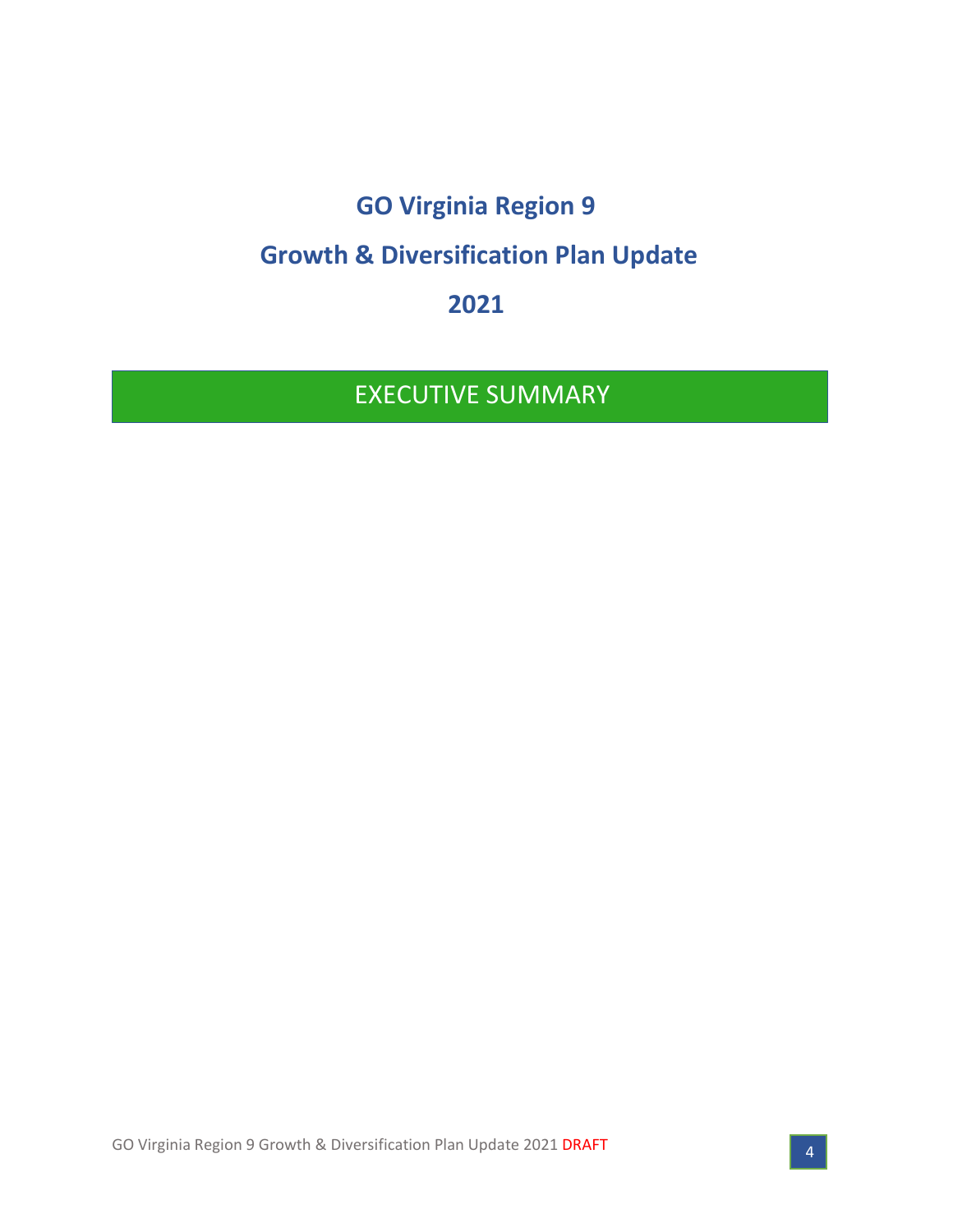# <span id="page-4-0"></span>Introduction

This report is the second Growth & Diversification Plan Update (Growth Plan Update) published by the GO Virginia Region 9 Council (Region 9 Council) in order to comply with the 2016 Growth and Opportunity Act two year update requirement. This Growth & Diversification Plan Update 2021 is a roadmap for implementing the GO Virginia program in GO Virginia Region 9 (Region 9) for the next two years. This report also lays out the grant opportunities that might be awarded to drive the regional economy by growing higher paying jobs in target traded sectors.

# <span id="page-4-1"></span>Approach

Most of the economic data for this report is from Chmura's JOBS EQ database. JOBS EQ is the in-house database available at the Central Virginia Partnership for Economic Development (Central Virginia Partnership), the support organization for the Region 9 Council. Specific data is included in the Appendix.

The Region 9 Council, regional stakeholders and subject matter experts provided feedback and input to help develop the opportunities in this report. Engagement activities are detailed further in the report.

### <span id="page-4-2"></span>GO Virginia

GO Virginia, where "GO" stands for Growth & Opportunity, is a statewide economic development initiative to promote private-sector economic growth and diversification across Virginia by targeting new investment and innovation in high-wage and export-oriented industry sectors. To implement the program statewide, nine different regional councils were established and each has developed a unique Growth & Diversification Plan. Each Council is responsible for awarding grants that will incentivize collaboration between business, higher education and local government and that address the opportunities outlined in respective regional Growth Plans.

# <span id="page-4-3"></span>Region 9

GO Virginia Region 9 serves eleven localities in Central Virginia that encompass rural settings and active main streets. The region includes the Counties of Albemarle, Culpeper, Fauquier, Fluvanna, Greene, Louisa, Madison, Nelson, Orange, and Rappahannock, and the City of Charlottesville. Region 9 shares the same footprint as Virginia Career Works - Piedmont Region, as well as the combined footprints of two planning districts, the Rappahannock-Rapidan Regional Commission (Planning District 9) and the Thomas Jefferson Planning District Commission (Planning District 10). The Central Virginia Partnership is the administrative support organization for the Region 9 Council.

# <span id="page-4-4"></span>Regional Economy

Average Annual Wages in Region 9 as of Q1 2020 were \$51,750 or 5% more than Q1 2019 at \$49,130. Average Annual Wages in Virginia for the same time periods were \$59,107 and \$56,933 respectively.

All target sectors in Region 9 showed slight increases in employment over the past five years as captured Q3 2020. Considering Q3 2020 occurred during a challenging economic time due to the impact of the COVID-19 pandemic must be noted. The lowest annualized growth was in Light Manufacturing at .1% and the largest percentage annualized growth was Food & Beverage Manufacturing at 3.8%, however,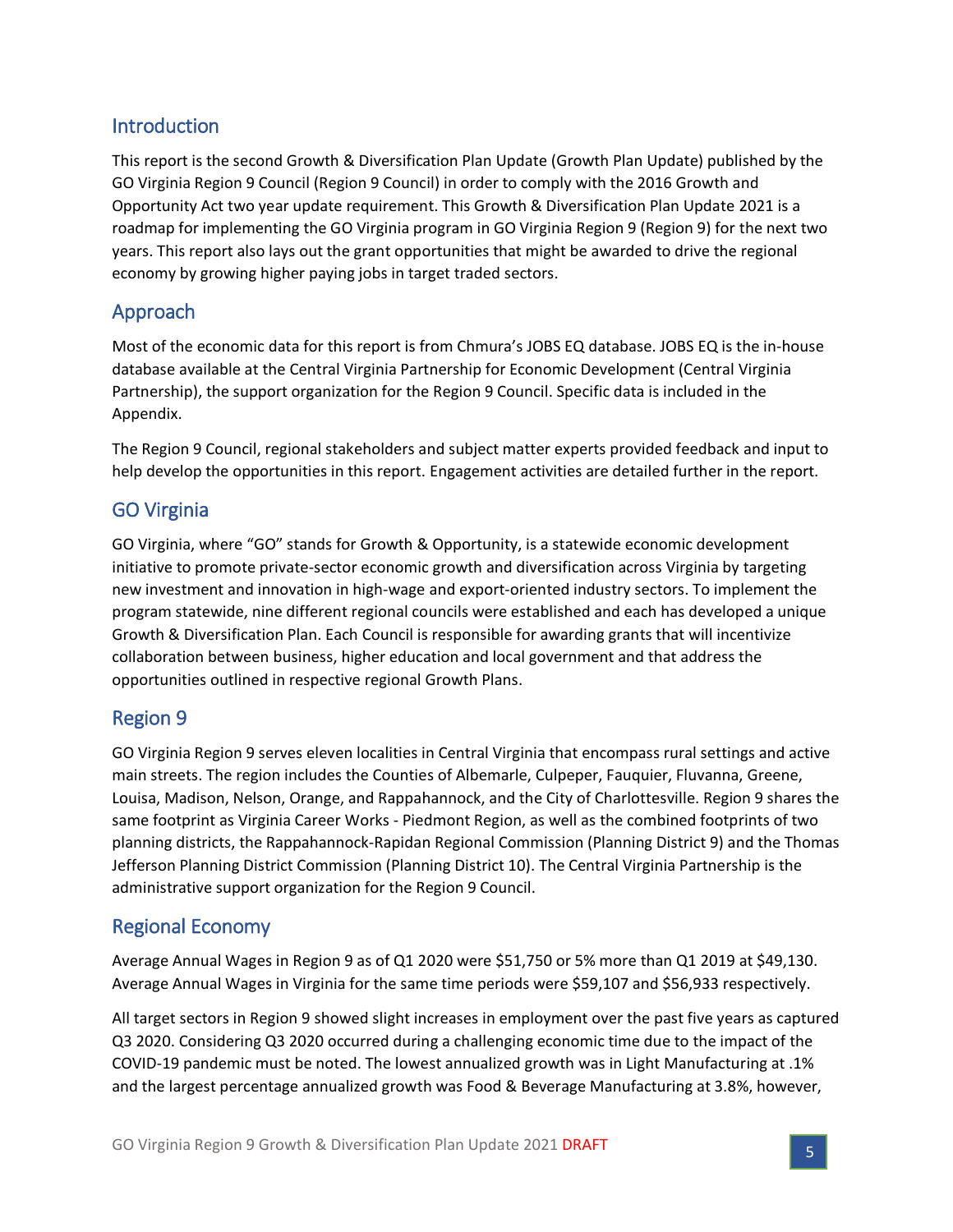Financial & Business Services had the highest increase in the number of employees at 1,565 while growing employment by 2%.

The highest average annual wages as of Q3 2020 for Region 9 target sectors was \$88,211 for Biomedical and Biotechnology while the lowest was in Food & Beverage Manufacturing at \$33,771. These results are considered to be correlated to the impact of the COVID-19 pandemic on all sectors. For example, technology and life science sectors experienced new sector opportunities while Food & Beverage faced difficulties related to impact on tourism and retail aspects of business.

# <span id="page-5-0"></span>Frameworks and Target Industries

The original Region 9 Growth Plan set forth four frameworks for opportunities and identified five target traded sectors that demonstrated the best opportunity for regional economic growth. In short, project proposals for grant funds must be developed in at least one framework including: Talent Development, Growing Existing Businesses, Startups/Innovation/Commercialization, and/or Sites. Proposals must then focus on one or more of five target industries including: Biomedical and Biotechnology, Financial and Business Services, Food and Beverage Manufacturing, Information Technology/Communication, and, Light Manufacturing.

In the 2019 Growth Plan Update, no data or feedback was presented to amend the frameworks or target sectors.

In 2021, in spite of the economic impact and recovery currently in progress, the Council has again determined that there will be no change in the four frameworks or target industries for the coming two year program period.

The frameworks align with GO Virginia Board activities and the target industries still represent the largest sectors where growth



in higher paying jobs can impact the regional economy.

# <span id="page-5-1"></span>**Opportunities**

Though the target sectors will remain the same for the next two years, new and refined opportunities have been developed through data review and stakeholder engagement. Lessons learned over the past four years of the program have also informed the development of opportunities in addition to guidelines and policies set by the GO Virginia Board.

Here is a summary of the priority opportunities for the Region 9 Council to support through driving project development. The Region 9 Council is seeking grant proposals that will: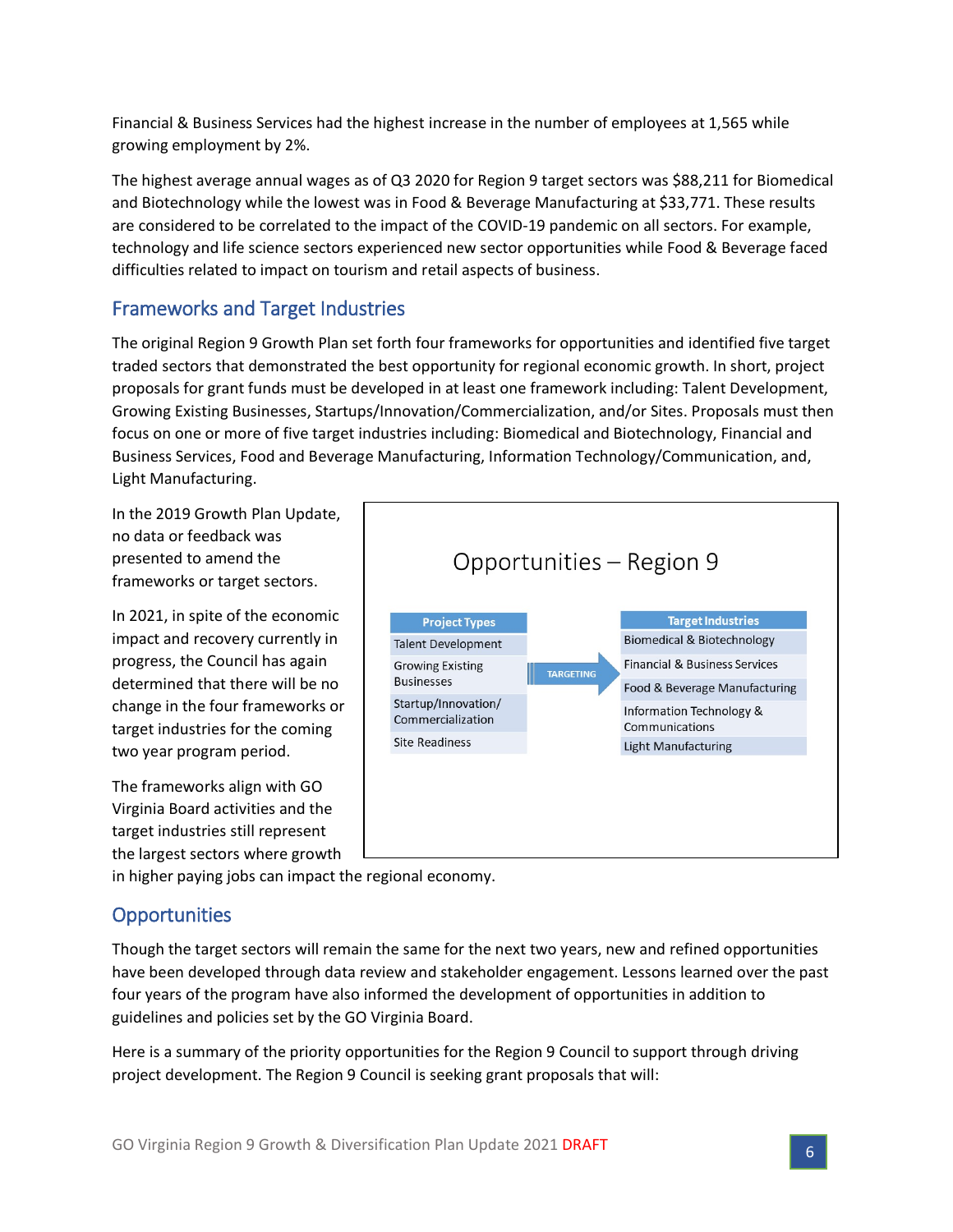# **• J.** Talent Development

- 1. Drive the development of a regional and comprehensive workforce coalition or initiative to support collaboration and efficiency in the Region 9 talent development ecosystem
- 2. Accomplish a regionally focused implementation grant to execute labor sector strategies identified for Financial & Business Services, Food & Beverage Manufacturing, Information Technology, and, Light Manufacturing, in the *Labor Sector Strategies Report for GO Virginia Region 9 (2021).* Report themes include:
	- $\circ$  Establish sector led coalitions comprised of business, workforce, and education stakeholders to identify and drive solutions for industry
	- $\circ$  Promote VCW-Piedmont Region and community college workforce services more broadly across sectors to enhance awareness of business focused programs offered by these groups
	- $\circ$  Create a career readiness program to help employees understand workplace courtesies and protocols associated with softs skills
- 3. Drive development of Biotech labor sector strategies
- 4. Develop sector driven credentialing, apprenticeship, and /or internship programs for target industries
- 5. Evaluate or drive strategies to address regional demand for Software Developers (SOC 15-1256) across IT, Biotech and Financial and Business Services Sector

### **Growing Existing Businesses**

- 1. Evaluate challenges to each or all regional target sectors to identify gaps that inhibit regional sectors from scaling to attain a critical mass of enterprises, talent and intellectual property
- 2. Implement solutions to identified gaps or barriers to scaling and expanding regional target clusters
- 3. Support sector led verticals, i.e., CvilleBioHub, to address business identified sector gaps to traded sector growth
- 4. Support development of a large amount of new square footage, including wet and/or dry labs, to serve Biotech industry growth

### **Startups/Innovation/Commercialization**

- 1. Support advancement of opportunities identified to serve the regional entrepreneurship ecosystem in the *Region 9 Rural Entrepreneurship Report* (2020) and the *Venture Hub Report* (2019) including:
	- o Strategically integrate "concierge" or "business navigator" roles to connect entrepreneurs to resources, etc.
	- o Promote existing resources throughout the region and drive regional collaboration between entrepreneurship support organizations, stakeholders, and entrepreneurs
- 2. Develop stronger ideation programming and support strategic expansion of existing programming targeting traded sector startups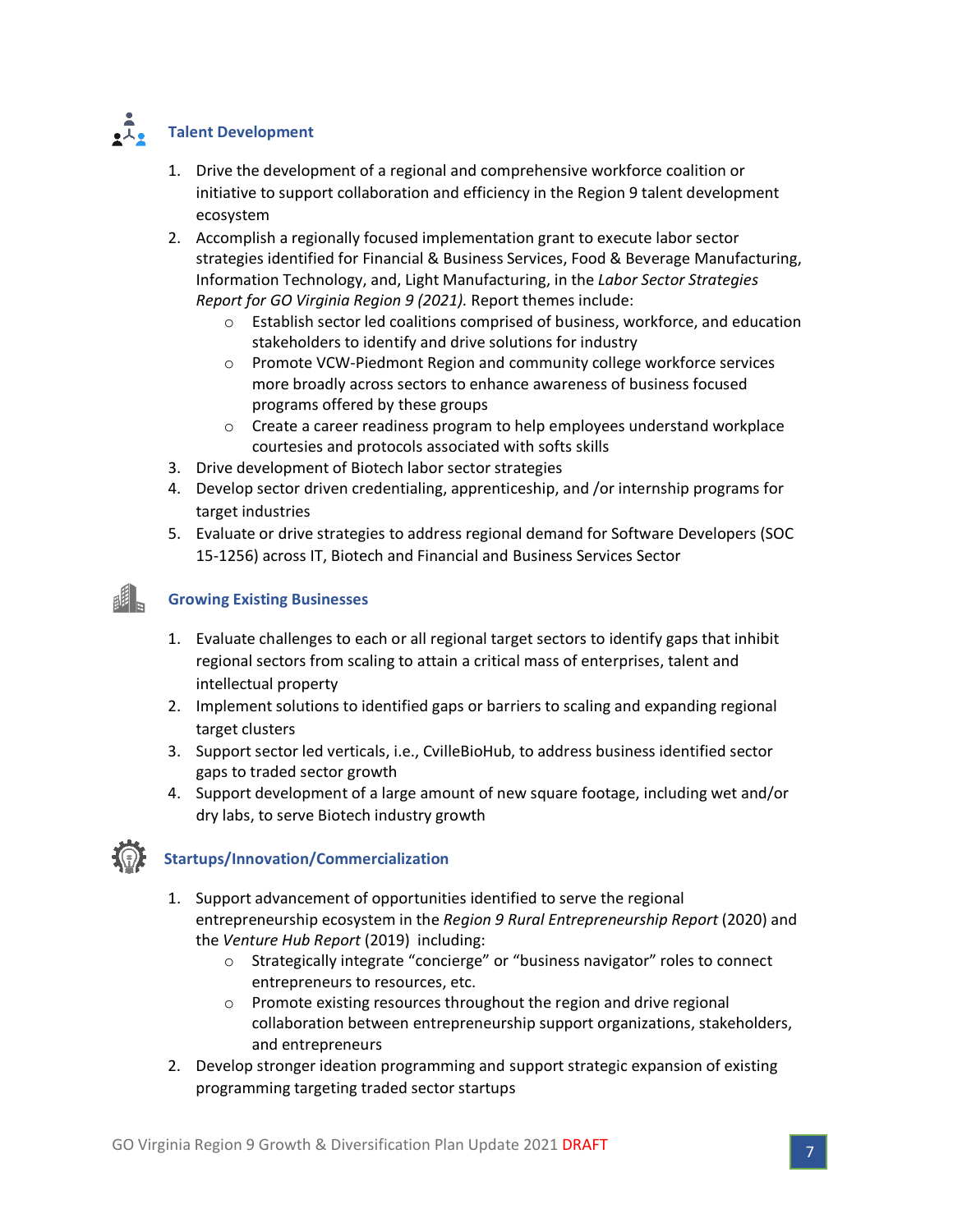- 3. Support advancement of integrated accelerators, incubators, entrepreneurial hubs etc. to serve the region
- 4. Catalyze wider range of risk capital in the region
- 5. Strengthen networking of traded sector industry clusters to engage startups more actively sector specific needs

 **Sites**

- 1. Advance further development of sites and seek opportunities for regional collaboration on new sites.
- 2. Evaluate regional strategic advantages for potential sites and/or sites under development in regional target sectors, i.e, data centers, light manufacturing
- 3. Support and encourage the continued development of regionally prioritized sites
- 4. Advance the creation of a Regional Industrial Facilities Authority (RIFA) or equivalent regional collaborative partnerships, as appropriate, to support regional site development

### **Other**

- 1. Explore opportunities to assess and support the development of emerging industries that could help the region grow high paying jobs and expand traded sectors (i.e. Hemp Industry, Renewable Energy Industry, and Environmental Sustainability Industry).
- 2. Drive programming for regional economic recovery and resiliency from the economic impact of the COVID-19 pandemic through the ERR grant program set to expire April 2022

### <span id="page-7-0"></span>Performance Metrics

To evaluate effectiveness of the GO Virginia program in Region 9, the Council will annually track:

- Q1 Annual Average Wages of target sectors (JOBS EQ)
- Q1 Average Annual Wages of all Sectors (JOBS EQ)
- Growth of Employment in Target Sectors (JOBS EQ)
- Growth of Employment in All Sectors (JOBS EQ)
- Acres advanced on VBRSP Tier Scale

### <span id="page-7-1"></span>Report and Data Appendix

Following this Executive Summary is the 2021 GO Virginia Region 9 Growth & Diversification Plan Update Report and Appendix.

### <span id="page-7-2"></span>Additional Information

- GO Virginia Region 9 at [www.GOVirginia9.org](http://www.govirginia9.org/)
- Central Virginia Partnership for Economic Development at [www.CentralVirginia.org](http://www.centralvirginia.org/)
- GO Virginia at [www.GOVirginia.org](http://www.govirginia.org/)
- Department of Housing and Community Development (DHCD) at <https://www.dhcd.virginia.gov/gova>
- Growth and Opportunity Act a[t https://vacode.org/2016/2.2/I/D/24/26/](https://vacode.org/2016/2.2/I/D/24/26/)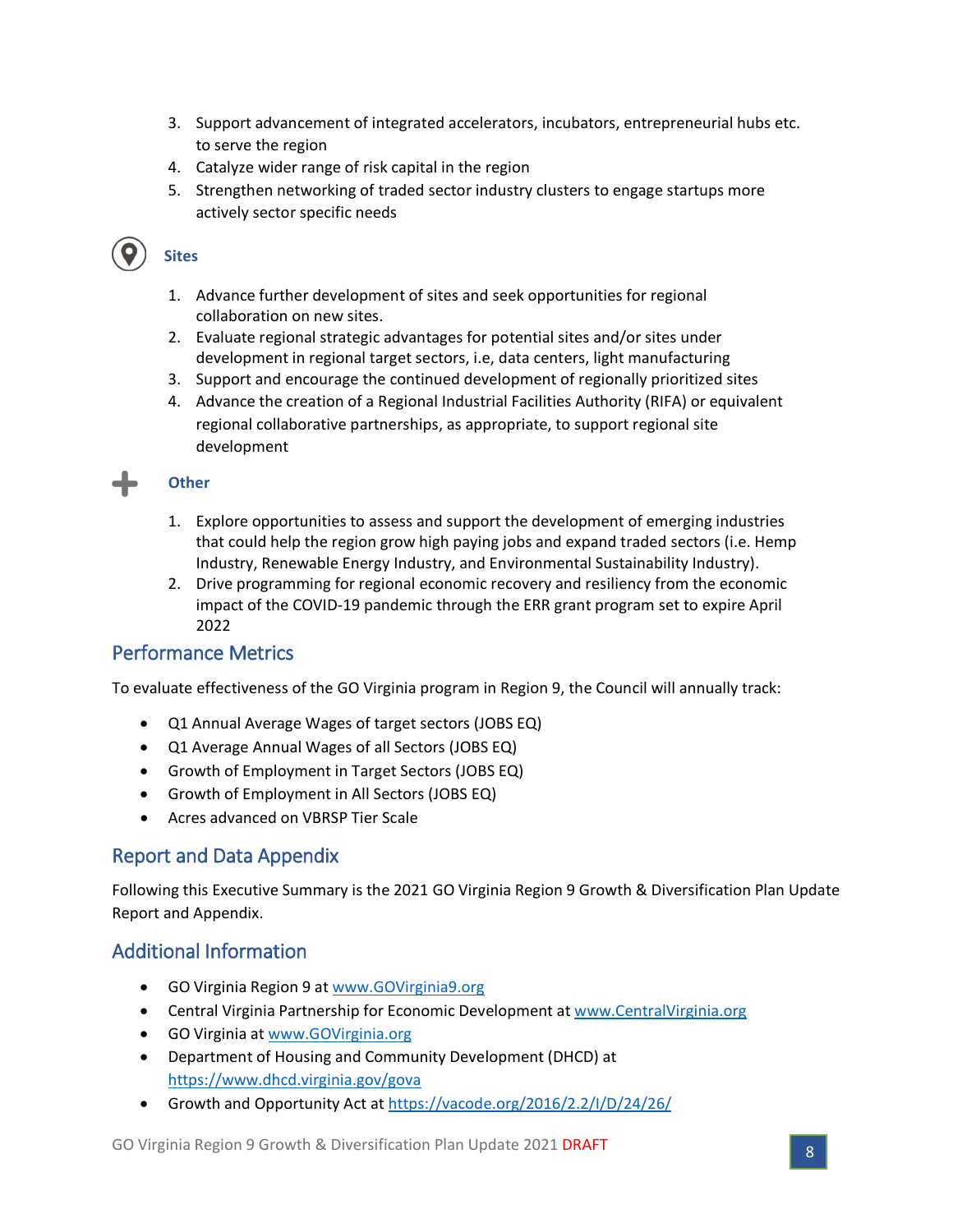# **GO Virginia Region 9**

# **Growth & Diversification Plan Update**

**2021**

# REPORT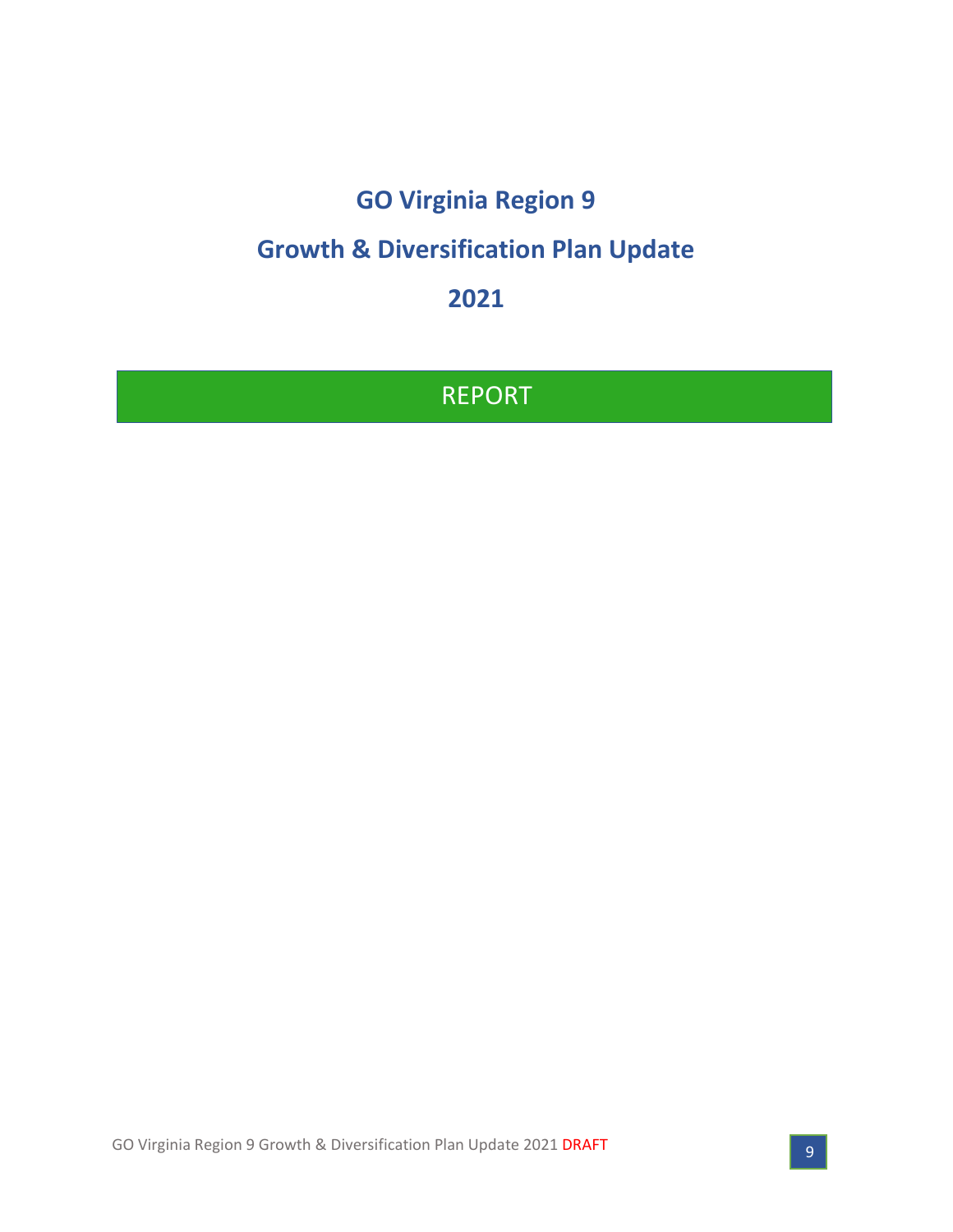# <span id="page-9-0"></span>Introduction

At the end of each fiscal year, the GO Virginia Region 9 Council (Region 9 Council) publishes a Report on Growth Plan Implementation that is reviewed at the Region 9 Council Annual Meeting. The goal of the report is to ensure that progress is being made on opportunities identified in the Region 9 Growth & Diversification Plan (Growth Plan) as well as to lay the groundwork for bi-annual Growth Plan Updates.

The first GO Virginia Region 9 Growth and Diversification Plan (Growth Plan) developed by Camoin and Associates was published in August 2017. The Plan identified four project frameworks for targeting five target industries to drive the growth of high paying jobs and growth in the traded sector throughout Region 9. The 2017 Growth Plan established that projects should be organized around one or more of the following four frameworks: Talent Development, Growing Existing Businesses, Entrepreneurship & Innovation, or Sites. Proposed projects must also target one or more of identified target industries including Biomedical and Biotechnology , Financial & Business Services, Food & Beverage Manufacturing, Information Technology/Communication, and, Light Manufacturing.

Based on a review of the data, lessons learned and policies and guidelines from the GO Virginia Board, the Region 9 Council is not recommending changes in the established frameworks or target industries. However, the opportunities have been updated based on data review, stakeholder input and funded project activities and outcomes.

# <span id="page-9-1"></span>Regional Economy

The benchmark for the GO Virginia program is Average Annual Wages as measured in the first quarter of each calendar year from JOBS EQ. As of Q1 2020 Average Annual Wages for all economic sectors were \$51,750 or 5% more than Q1 2019 at \$49,130. Average Annual Wages in Virginia for the same time periods were \$59,107 and \$56,933 respectively. Average Annual Wages for the Rappahannock-Rapidan Regional Commission (Planning District 9) Q1 2020 were \$44,520 while they were \$55,068 for the Thomas Jefferson Planning District Commission (Planning District 10).

Average Annual Wages in Region 9 have risen by 7.47% since 2018 as compared to 6.45% for the state over the same time period.

|          | 2018     | 2019     | 2020     |
|----------|----------|----------|----------|
| Region 9 | \$48,154 | \$49,130 | \$51,750 |
| Virginia | \$55,526 | \$56,993 | \$59,107 |

#### **Average Annual Wages (Q1) (JOBS EQ)**

As mentioned, the GO Virginia program is benchmarked on Q1 data, as noted above. However, most of the other JOBS EQ data used for this report was pulled for 2020 Q3. As of 2020 Q3, regional Average Annual Wages were \$53,665.

As of Q3 2020, all economic sectors (2 digit NAICS) cumulatively grew .4% over a five year four quarter moving average and are projected to grow over two years at .5%. The five sectors with the largest number of employees at Q3 2020 are non-traded sector including Health Care, Education Services, Retail Trade, Accommodation and Food Services and Construction. These important sectors are what attract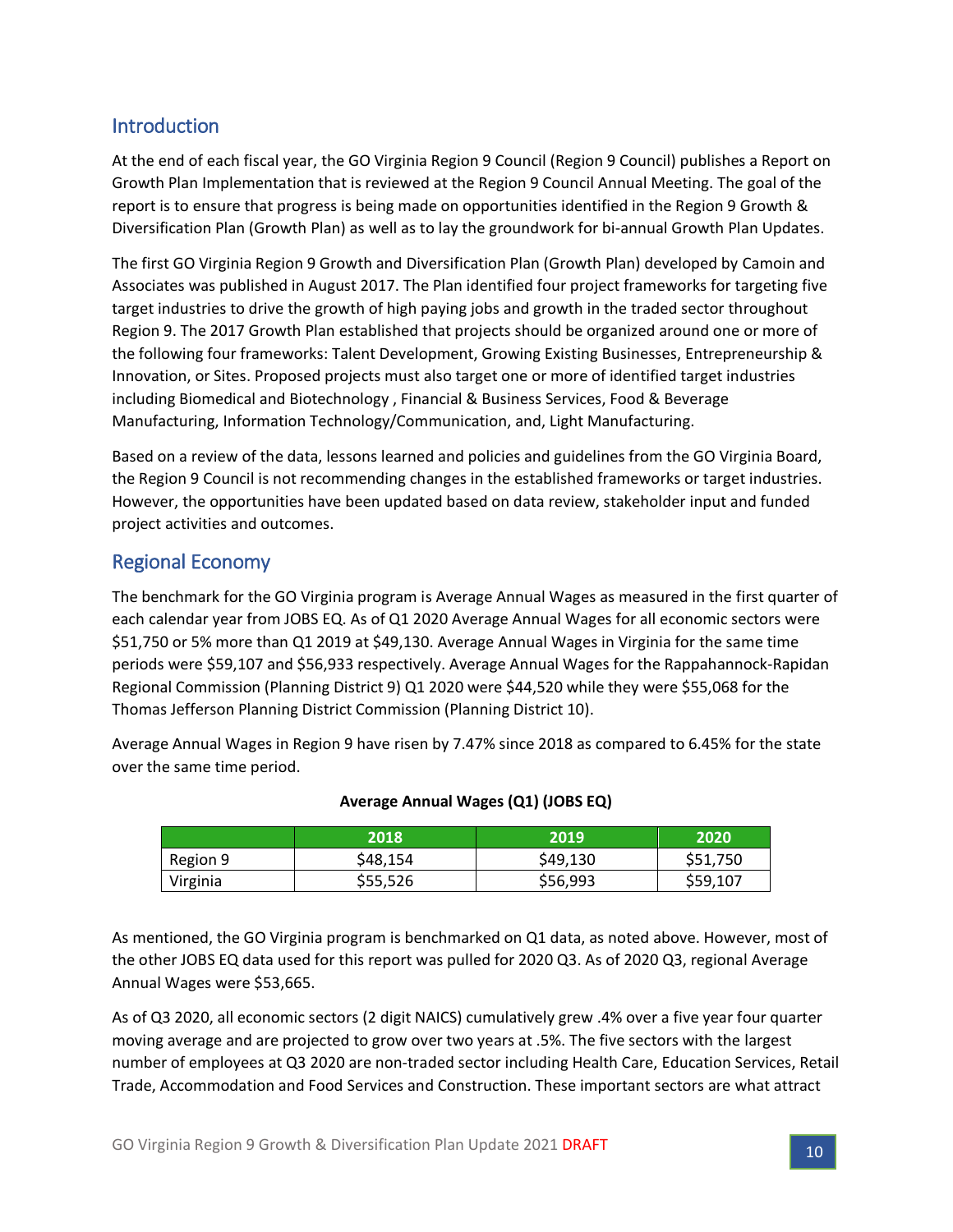many people to this area and are critical for establishing a quality of life proposition as well as complementing the needs of traded sectors.

Clearly impacted by COVID, the Region 9 target traded sector industries did demonstrate growth, albeit some slight, in employment changes over the past five years as captured Q3 2020. The lowest annualized growth was in Light Manufacturing at .1% and the largest percentage annualized growth was Food and Beverage Manufacturing at 3.8%. However, Financial and Business Services had the highest increase in the number of employees at 1,565 while growing employment by 2%.

According to Local Area Unemployment Statistics from virginiaworks.com, 210,611 individuals were employed out of a Labor Force of 219,003 representing an unemployment rate of 3.8% through June 2021. One year previously, June 2020, the unemployment was 7.8%. Prior to the pandemic in February 2020, the unemployment rate was 2.5%.

### <span id="page-10-0"></span>Prior Year Successes

Since the Growth Plan's release, the Region 9 Council has approved 18 grants to advance opportunities identified in the 2017 Growth Plan and the subsequent 2019 Growth Plan Update



To date, the Region 9 Council has awarded \$4,249,279 in Per Capita and Economic Resiliency and Recovery (ERR) grants. Together these projects leveraged over \$7,773,211 in additional financial support including locality, federal and other match as well as private sector support. All counties have participated in at least one grant. Additionally, all three community colleges, Germanna Community College (GCC), Lord Fairfax Community College (LFCC), and Piedmont Virginia Community College (PVCC), and the University of Virginia (UVA) have participated in more than one project.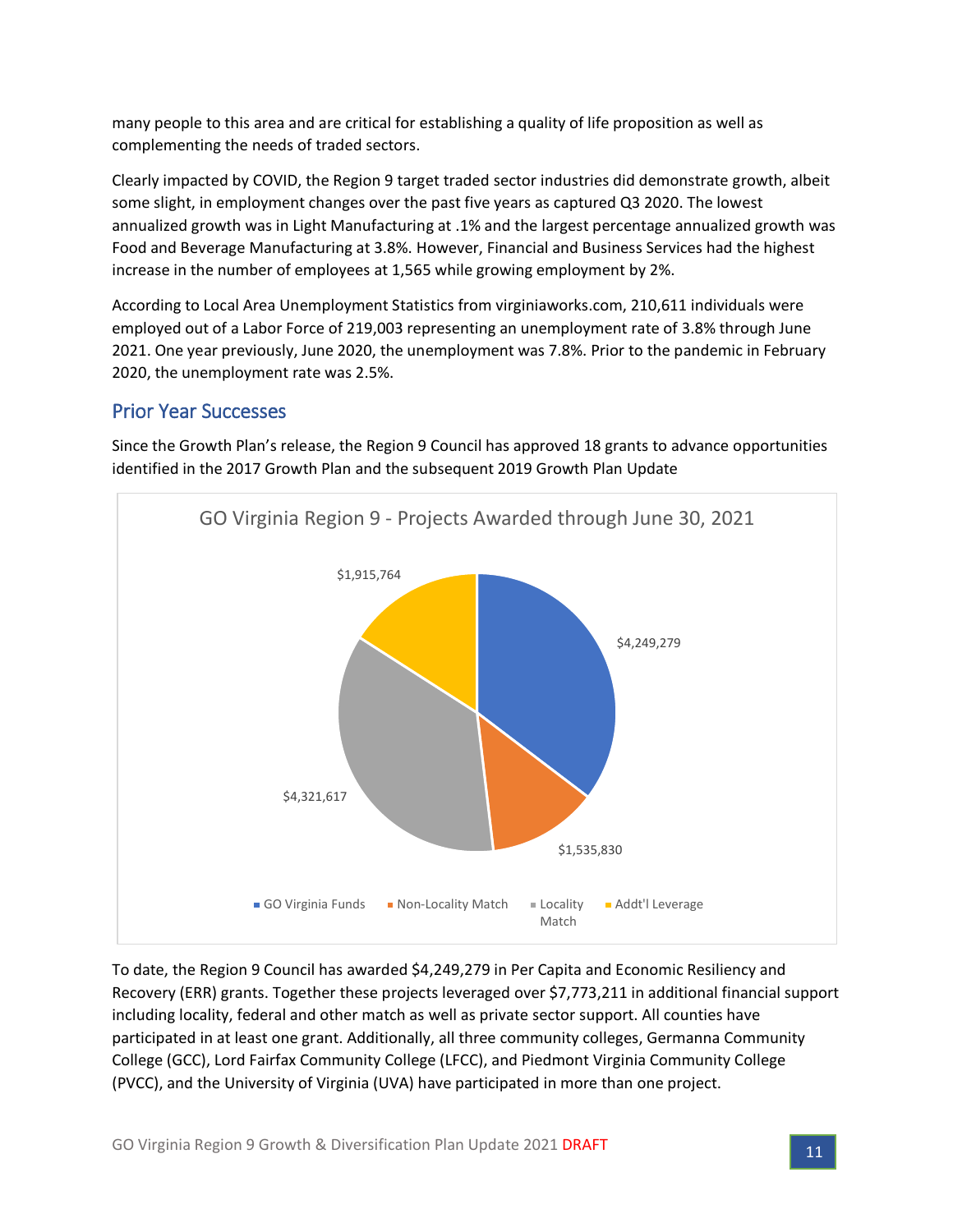All target sectors have also have been included as the focus of one or more of these funded projects.

# <span id="page-11-0"></span>Region 9 Awarded Projects

The Region 9 Council has approved the following 18 projects since the publication of the original Growth Plan in 2017. This table clarifies how each project aligned to drive expansion in target traded sectors.

| <b>Projects (by award date)</b>                                                                                                                                                                                                | <b>Award</b> | Plan Alignment*                       |
|--------------------------------------------------------------------------------------------------------------------------------------------------------------------------------------------------------------------------------|--------------|---------------------------------------|
| George Washington Carver Piedmont Technical Education Center (GWC PTEC)<br>Culpeper County with Counties of Fauquier, Madison, Orange, and Rappahannock;<br>and Germanna Community College                                     | 244,300      | TD/Light Mfg.                         |
| Biotech Innovation Cluster Growth CvilleBioHub with the City of Charlottesville,<br>Albemarle County, University of Virginia, and Quantitative Foundation                                                                      | 548,000      | GEB/Biotech                           |
| Crafting Higher Paying Jobs and Adult Beverage Exports Piedmont Virginia<br>Community College with Germanna Community College and the Counties of Madison<br>and Nelson                                                        | 249,472      | TD/Food & Bev<br>Mfg.                 |
| CV Cybersecurity Partnership (ECB) Piedmont Virginia Community College with<br>Germanna Community College and Lord Fairfax Community College                                                                                   | 100,000      | $TD/IT+$                              |
| CV Site Readiness (ECB) Central Virginia Partnership with the Counties of Albemarle,<br>Culpeper, Fluvanna, Greene, Louisa, Madison, Nelson, and Orange                                                                        | 58,675       | Sites/Light Mfg.+                     |
| CvilleBioHub (ECB) CvilleBioHub with City of Charlottesville, Albemarle County and<br>University of Virginia                                                                                                                   | 83,540       | GEB/Biotech                           |
| Catalyst Accelerator Project City of Charlottesville, Albemarle County, University of<br>Virginia Economic Development, University of Virginia Darden School of Business<br>Batten Institute for Entrepreneurship & Innovation | 475,200      | E-ship/Target<br>Sectors+             |
| Regional Business Park Louisa County with Central Virginia Partnership with the<br>support of five localities                                                                                                                  | 600,850      | Sites/Target<br>Sectors+              |
| Young Entrepreneurs Program (ECB) Fauquier County with Counties of Orange,<br><b>Culpeper and Louisa</b>                                                                                                                       | 83,500       | E-ship/Target<br>Sectors+             |
| CV Business Drive Workforce Initiative (ECB) Central Virginia Partnership with<br>Counties of Albemarle, Culpeper, Fluvanna, Greene, Louisa, Madison, Nelson, and<br>Orange and City of Charlottesville                        | 99,500       | <b>TD/Target Sectors</b><br>$\ddot{}$ |
| Project Rebound (ERR FA) Charlottesville Regional Chamber with Albemarle County,<br>the City of Charlottesville, and University of Virginia                                                                                    | 80,000       | GEB/Target<br>Sectors+                |
| Project Reconnect (ERR FA) Virginia Career Works - Piedmont Region with Counties<br>of Albemarle, Culpeper, Fauquier, Fluvanna, Greene, Louisa, Madison, Nelson,<br>Orange, Rappahannock, and the City of Charlottesville      | 99,500       | TD/Target<br>Sectors+                 |
| Crafting a New Normal (ERR FA) Thomas Jefferson Planning District Commission with<br>the Counties of Nelson and Madison                                                                                                        | 44,000       | GEB/Food & Bev<br>Mfg.                |
| Venture Central Charlottesville Regional Chamber in collaboration with Albemarle<br>County, City of Charlottesville and University of Virginia Economic Development                                                            | 300,000      | E-ship+/Target<br>Sectors+            |
| Connector Platform (ERR FA) Charlottesville Business & Innovation Council with<br>Letters of Support from Albemarle County, City of Charlottesville and the Central<br>Virginia Partnership                                    | 76,500       | GEB+/Target<br>Sectors+               |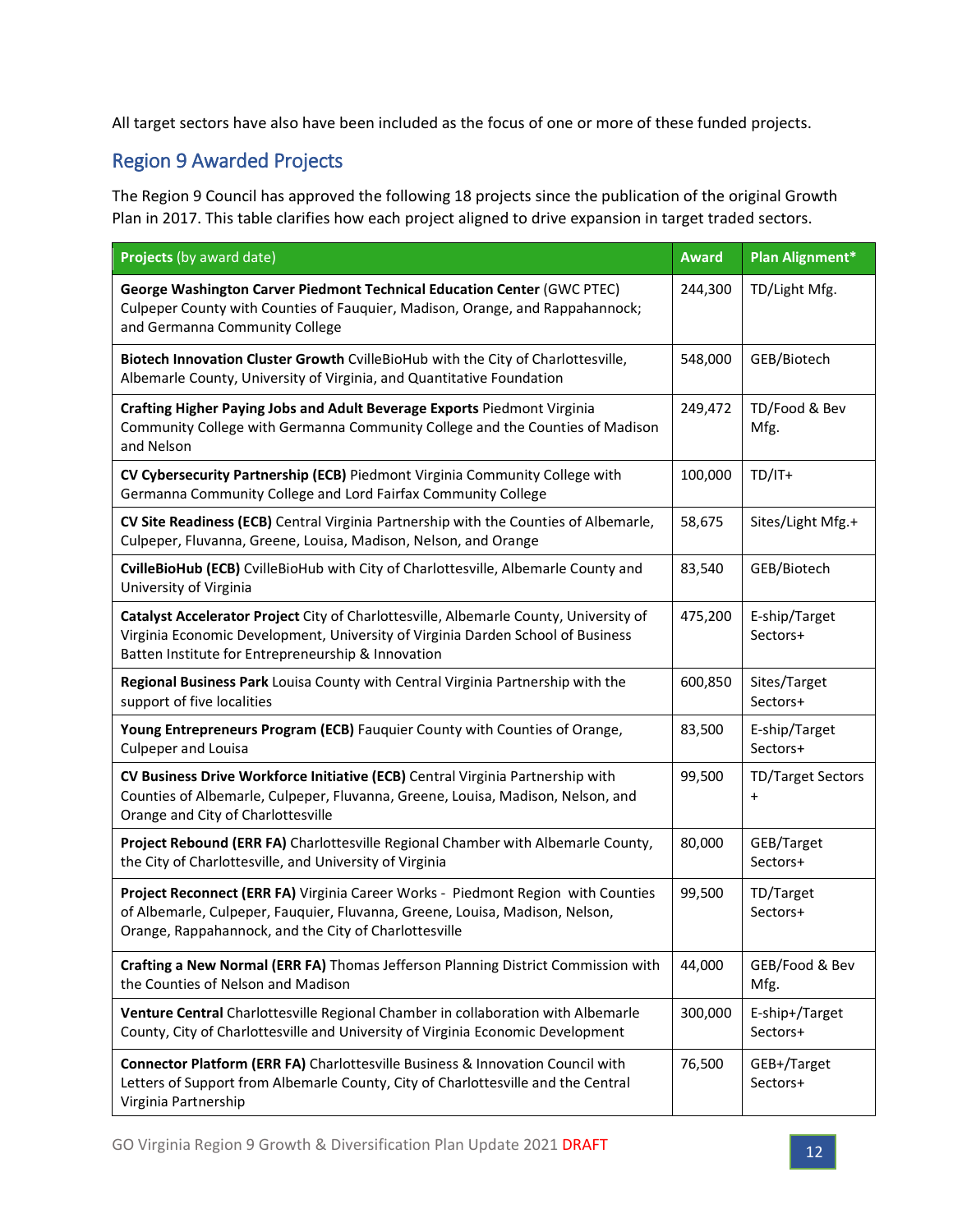| Digital Business Resiliency (ERR) CV SBDC and CIC serving City of Charlottesville,<br>Counties of Albemarle, Culpeper, Fluvanna, Greene, Louisa, Madison, Nelson, Orange,<br>Rappahannock | 131.200 | GEB+/Target<br>Sectors+ |
|-------------------------------------------------------------------------------------------------------------------------------------------------------------------------------------------|---------|-------------------------|
| Future of Workforce (ERR) City of Charlottesville, Counties of Albemarle, Culpeper,<br>Fauquier, Fluvanna, Greene, Louisa, Madison, Nelson, Orange, Rappahannock                          | 148.689 | TD/Target<br>Sectors+   |
| Accelerating Regionally Significant Sites Central Virginia Partnership with the<br>Counties of Culpeper and Louisa with support of Region 9 localities                                    | 826,333 | Sites/Target<br>Sectors |

\***TD**-Talent Development; **GEB**-Growing Existing Businesses; **E-ship**-Innovation/Entrepreneurship; **Sites**-Site Development| Biotech – Biomedical and Biotechnology; **Light Mfg**.-Light Manufacturing; **IT**- Technology; **Food & Bev Mfg.** – Food and Beverage Manufacturing; **Fin & Bus Svcs** – Financial & Business Services; **Target Sectors** – all target sectors | **+** - more than one framework or sector

# <span id="page-12-0"></span>Advancing Growth Plan Opportunities

This listing provides more detail as to how active or recently closed projects are aligned to support specific opportunities identified in Growth Plans.

#### Talent Development

The Future of Workforce Outreach grant will further strengthen the infrastructure of the workforce and talent development ecosystem in Region 9 as a follow on and expansion of the Project Reconnect grant by focusing on underserved areas.

The Project Reconnect grant established methods for engaging dislocated workers with regional businesses seeking to hire.

The Business Driven Workforce Recovery grant has engaged private sector leaders and public stakeholders to publish Region 9 Labor Sector Strategies for Light Manufacturing, Business & Financial Services, Information Technology (IT), and Food & Beverage Manufacturing.

#### Innovation/Commercialization/Entrepreneurship

The Digital Resiliency grant and the Connector Platform grant are expected to support the strengthening of business networks throughout the region that will help address entrepreneurship service gaps, as well as, help regional businesses recover from the impact of the COVID-19 pandemic.

The Venture Central grant, developed from the Region 9 Venture Hub report, will help connectivity of entrepreneurship ecosystem services and programs in the greater Charlottesville/Albemarle region. Additionally, the SBDC's Digital Resiliency grant and the CBIC Connector projects could support connectivity throughout the rural entrepreneurship ecosystem as advised in the Region 9 Rural Entrepreneurship Report.

#### Grow Existing Businesses

The Biotech Innovation Cluster Growth implementation grant is driving expansion and strengthening the Biomedical and Biotechnology sector while also supporting sector specific Talent Development and Entrepreneurship opportunities.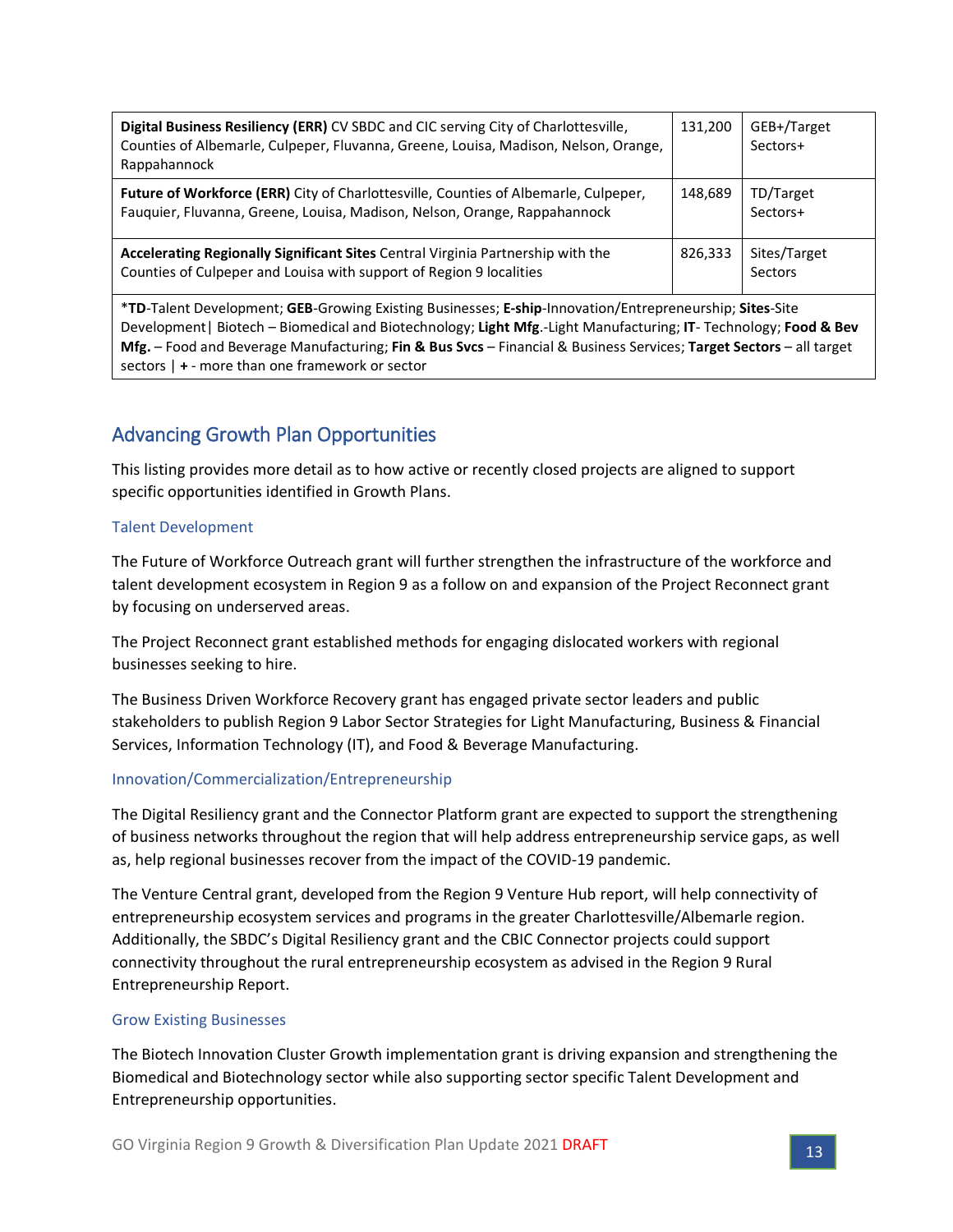The Crafting a New Normal project established a network to help the crafting beverage members of the Food & Beverage industry respond to the complex but mutual challenges presented by the pandemic.

#### Site Development

The Accelerating Regionally Significant Sites project addresses regional site readiness gaps by supporting work on two regionally significant sites to improve marketability and readiness. The project has also set a precedent for cultivating a portfolio of regional sites.

# <span id="page-13-0"></span>Growth of Target Industries

As of 2020 Q3, employment in Target Industries was 41,005. Average annual wages by sector are noted below. Biomedical and Biotechnology has the highest Average Annual Wage at \$88,211 (2020 Q3) followed by IT at \$85,208 for the same time period. The lowest Average Annual Wages of the target sectors is Food and Beverage Manufacturing at \$33,771.

| <b>Industry</b>                          | <b>Average Annual Wages</b><br>2020 Q3 |
|------------------------------------------|----------------------------------------|
| Biomedical/Biotechnology                 | \$88,211                               |
| <b>Financial &amp; Business Services</b> | \$80,452                               |
| Food & Beverage Manufacturing            | \$33,711                               |
| <b>Information Technology</b>            | \$85,208                               |
| <b>Light Manufacturing</b>               | \$56,786                               |

#### **Biomedical and Biotechnology (Biotech)**

As of 2020 Q3, the Biomedical and Biotechnology industry in Region 9 grew by 90 employees over five years or .6%. The two year forecast for annual growth is .3%.

The Biomedical and Biotechnology industry sector is comprised of eight different 4-digit North American Industry Classification System (NAICS) codes. The largest employment sector is in Scientific Research and Development Services (NAICS 5417). Navigational, Measuring, Electromedical, and Control Instruments Manufacturing (NAICS3345) has replaced Medical Equipment and Supplies Manufacturing (NAICS3332) as the second largest since the last Growth Plan Update. The two highest employment sectors have a Location Quotient (LQ) of 1.74 and 1.38 respectively.

The occupation with the highest future 2-year demand in the Biotech sector is Software Developers and Software Quality Assurance Analysts and Tests (SOC 15-1256) with a demand of 28 and average annual wages of \$115,000.

| Occupation Distribution for GOVA9 Biomedical and Biotechnology - Region 9, JOBS EQ |                                                                               |                          |                  |       |                  |                |                 |  |  |
|------------------------------------------------------------------------------------|-------------------------------------------------------------------------------|--------------------------|------------------|-------|------------------|----------------|-----------------|--|--|
|                                                                                    |                                                                               | 2-Year Demand<br>Current |                  |       |                  |                |                 |  |  |
| <b>SOC</b>                                                                         | Occupation                                                                    | Empl                     | Avg Ann<br>Wages | Exits | <b>Transfers</b> | Empl<br>Growth | Total<br>Demand |  |  |
| 15-1256                                                                            | Software Developers and Software<br>Quality Assurance Analysts and<br>Testers | 160                      | \$115,000        |       | 19               | 4              | 28              |  |  |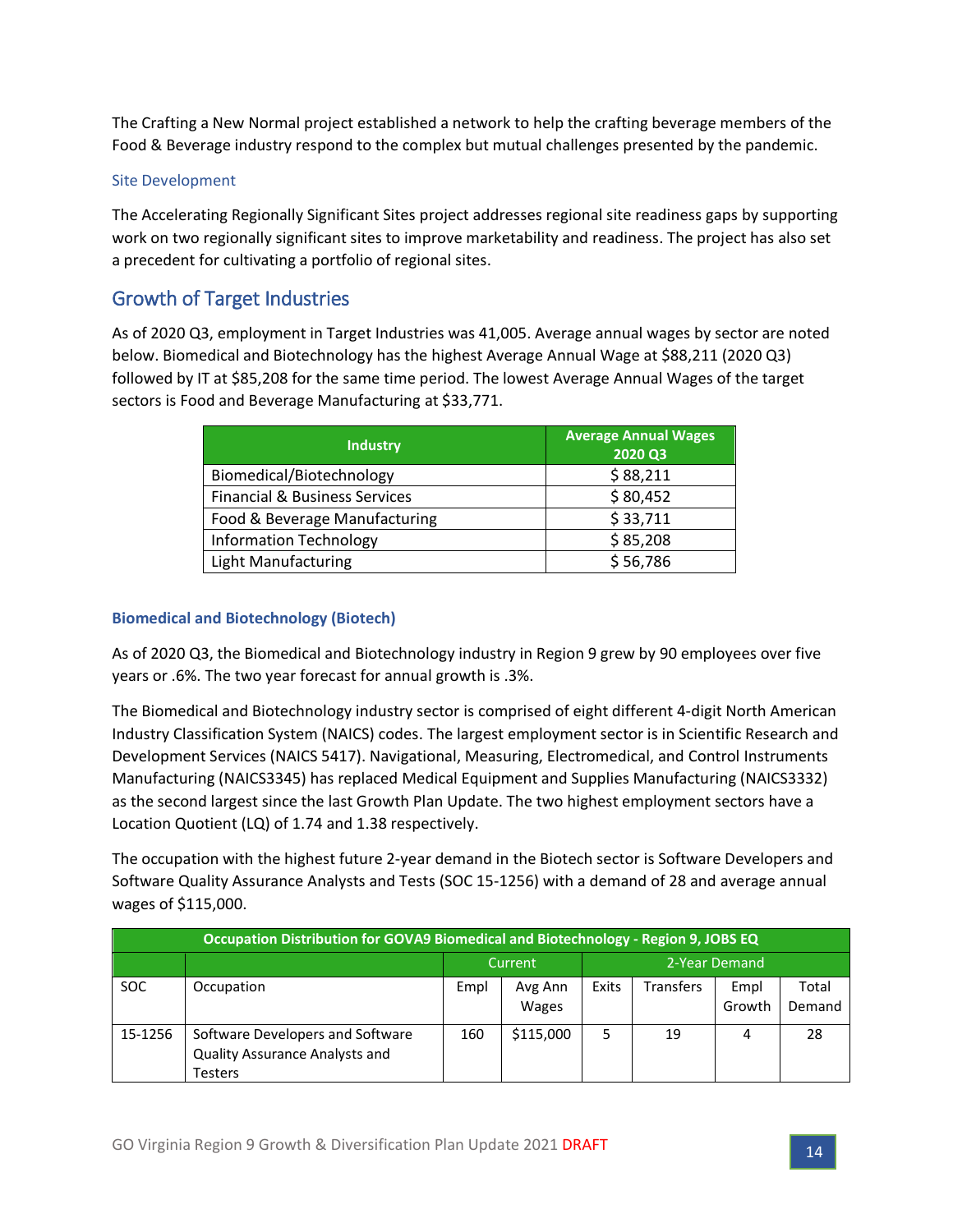| 51-2028 | Electrical, Electronic, and<br>Electromechanical Assemblers, Except<br>Coil Winders, Tapers, and Finishers                     | 94 | \$39,900  | 8 | 14 |    | 22 |
|---------|--------------------------------------------------------------------------------------------------------------------------------|----|-----------|---|----|----|----|
| 51-2092 | Team Assemblers                                                                                                                | 80 | \$33,800  | 6 | 11 | -3 | 15 |
| 11-9198 | Personal Service Managers, All Other;<br>Entertainment and Recreation<br>Managers, Except Gambling; and<br>Managers, All Other | 70 | \$157,200 | 4 |    | 0  | 10 |
| 19-1042 | <b>Medical Scientists, Except</b><br>Epidemiologists                                                                           | 69 | \$69,000  | 2 | 10 | 0  | 12 |

#### **Financial & Business Services**

There were 16,975 employees in the Financial & Business Services industry through 2020 Q3. This industry grew by 1,565 jobs, or 2%, over the last five years. Projected employment growth over two years is .7% annually. This group generated the highest employment growth of the five Region 9 target sectors as measured over five years during 2020 Q3, a time that was deep in the pandemic.

The Financial & Business Services industry sector is made up of 22 different 4-digit NAICS codes covering a broad range of products and services. Industries in this sector include finance, insurance, and real estate, accounting, consulting, and data processing services. This industry sector covers an array of services related to finance and business management including finance, insurance, real estate, accounting, consulting and data processing services. The largest employment sectors as of 2020 Q3 are Computer Systems Design and Related Services (NAICS 5415) with 2,660 employees and a LQ of .97; Other Professional, Scientific, and Technical Services (NAICS 5419) with 2,116 employees and an LQ of 1.65; and, Management Scientific, and Technical Consulting Services (NAICS 5416) with 2,110 and an LQ of .99.

|         | Occupation Distribution for GOVA9 Financial and Business Services - Region 9, JOBS EQ                                                 |      |                         |       |                  |                |                 |  |  |  |
|---------|---------------------------------------------------------------------------------------------------------------------------------------|------|-------------------------|-------|------------------|----------------|-----------------|--|--|--|
|         |                                                                                                                                       |      | <b>Current</b>          |       |                  | 2-Year Demand  |                 |  |  |  |
| SOC.    | Occupation                                                                                                                            | Empl | Avg Ann<br><b>Wages</b> | Exits | <b>Transfers</b> | Empl<br>Growth | Total<br>Demand |  |  |  |
| 15-1256 | Software Developers and Software<br><b>Quality Assurance Analysts and Testers</b>                                                     | 912  | \$104,900               | 28    | 116              | 47             | 191             |  |  |  |
| 13-1111 | <b>Management Analysts</b>                                                                                                            | 782  | \$106,100               | 51    | 103              | 17             | 170             |  |  |  |
| 13-2011 | <b>Accountants and Auditors</b>                                                                                                       | 644  | \$77,900                | 37    | 85               | 4              | 125             |  |  |  |
| 11-9198 | Personal Service Managers, All Other;<br><b>Entertainment and Recreation</b><br>Managers, Except Gambling; and<br>Managers, All Other | 623  | \$106,300               | 31    | 61               | -5             | 86              |  |  |  |
| 23-1011 | Lawyers                                                                                                                               | 579  | \$123,700               | 25    | 30               | $\mathfrak z$  | 57              |  |  |  |

The occupation with the highest future 2-year demand in the Financial & Businesses Services sector is Software Developers and Software Quality Assurance Analysts and Tests (SOC 15-1256) with a demand of 191 and average annual wages of \$104,900.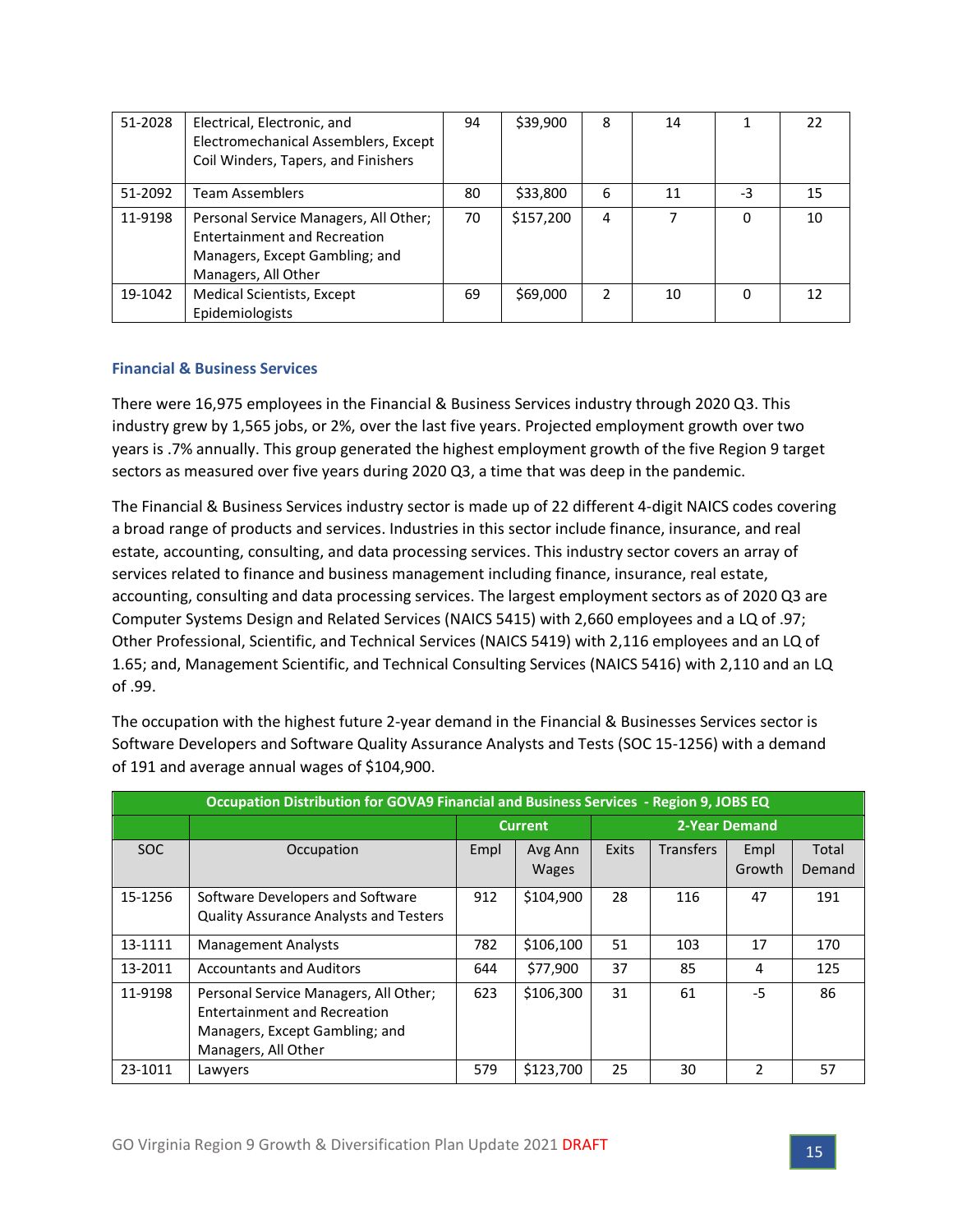#### **Food & Beverage Manufacturing**

Food & Beverage Manufacturing industry employs 2,051 as of 2020 Q3 and has grown by 348 jobs over the past five years. The five year average annual growth rate is 3.8%.

The Food & Beverage Manufacturing industry sector includes 10 different 4-digit NAICS industries that are all involved in the food manufacturing process. The largest of employers in Region 9 in this sector fall within Beverage Manufacturing (NAICS 3121) with 1,626 of the 2,051 employed. Food & Beverage Manufacturing also has a LQ of 5.06 as compared to the total for the entire industry of .89. Therefore, it is important recognize the competitive advantage as well as the potential to connect the region's agricultural base directly with consumers and to use further processing to add value and create jobs.

The occupation with the highest future 2-year demand in the Food & Beverage Manufacturing sector is Packaging and Filling Machine Operators and Tenders (SOC 51-9111) with a demand of 55 and average annual wages of \$35,300.

| Occupation Distribution for GOVA9 Food and Beverage Manufacturing - Region 9, JOBS EQ |                                                                                                           |                          |                            |              |                  |                |                 |  |  |
|---------------------------------------------------------------------------------------|-----------------------------------------------------------------------------------------------------------|--------------------------|----------------------------|--------------|------------------|----------------|-----------------|--|--|
|                                                                                       |                                                                                                           | Current<br>2-Year Demand |                            |              |                  |                |                 |  |  |
| SOC.                                                                                  | Occupation                                                                                                | Empl                     | Avg<br>Ann<br><b>Wages</b> | <b>Exits</b> | <b>Transfers</b> | Empl<br>Growth | Total<br>Demand |  |  |
| 51-9111                                                                               | Packaging and Filling Machine Operators<br>and Tenders                                                    | 227                      | \$35,300                   | 20           | 33               | $\mathcal{P}$  | 55              |  |  |
| 51-9012                                                                               | Separating, Filtering, Clarifying,<br>Precipitating, and Still Machine Setters,<br>Operators, and Tenders | 115                      | \$43,300                   | 6            | 21               | 1              | 28              |  |  |
| 41-4012                                                                               | Sales Representatives, Wholesale and<br>Manufacturing, Except Technical and<br><b>Scientific Products</b> | 86                       | \$70,000                   | 5            | 13               | 1              | 19              |  |  |
| 35-3011                                                                               | <b>Bartenders</b>                                                                                         | 85                       | \$26,000                   | 8            | 22               | 1              | 31              |  |  |
| 41-2031                                                                               | Retail Salespersons                                                                                       | 81                       | \$26,400                   | 9            | 15               |                | 25              |  |  |

#### **Information Technology /Communication**

There were 11,957 individuals employed in Region 9's Information Technology (IT) Industry as of 2020 Q3. The sector grew by 538 employees in the last five years with an annualized growth rate of .9%. The two year projected growth is 1%.

The Information Technology/Communications sector includes 16 different 4-digit NAICS industries involved in the development, manufacturing, and use of Information Technology and related services. The largest employment was in Building Equipment Contractors (NAICS 2382) with 2,867 employees followed by Computers Stems Design and Related Services (NAICS 5415) with 2,660, Management, Scientific, and Technical Consulting Services (NAICS 5416) with 2,110, and, Scientific Research and Development Services (NAICS 5417) with 1,638. The Navigational, Measuring, Electromedical and Control Instruments Manufacturing (NAICS 3345) follows with 698 employees.

The industry LQ is .89 whereas the LQ for the top five employment groups fall between .97 and 1.38.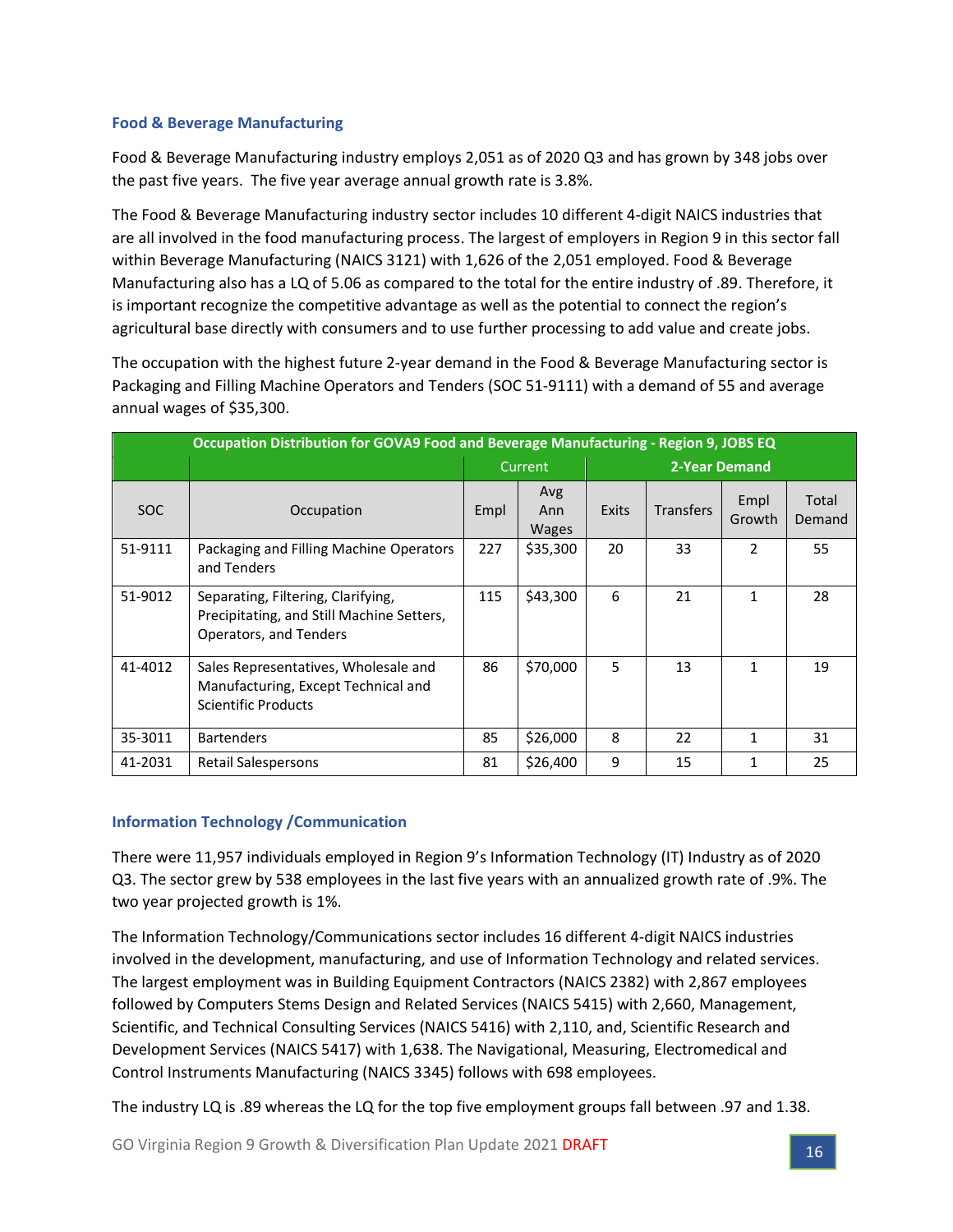The occupation with the highest future 2-year demand in the IT sector is Software Developers and Software Quality Assurance Analysts and Tests (SOC 15-1256) with a demand of 205 and average annual wages of \$107,000.

|         | Occupation Distribution for GOVA9 Information Technology/Communications - Region 9, JOBS EQ |                |                         |              |                  |                |                 |  |  |
|---------|---------------------------------------------------------------------------------------------|----------------|-------------------------|--------------|------------------|----------------|-----------------|--|--|
|         |                                                                                             | <b>Current</b> |                         |              | 2-Year Demand    |                |                 |  |  |
| SOC.    | Occupation                                                                                  | Empl           | Avg Ann<br><b>Wages</b> | <b>Exits</b> | <b>Transfers</b> | Empl<br>Growth | Total<br>Demand |  |  |
| 15-1256 | Software Developers and Software<br>Quality Assurance Analysts and Testers                  | 998            | \$107,000               | 31           | 126              | 48             | 205             |  |  |
| 13-1111 | <b>Management Analysts</b>                                                                  | 679            | \$107,400               | 44           | 90               | 15             | 149             |  |  |
| 47-2111 | Electricians                                                                                | 568            | \$56,700                | 37           | 101              | 12             | 149             |  |  |
| 47-2152 | Plumbers, Pipefitters, and Steamfitters                                                     | 505            | \$53,300                | 30           | 84               | 5              | 120             |  |  |
| 49-9021 | Heating, Air Conditioning, and<br>Refrigeration Mechanics and Installers                    | 427            | \$47,800                | 24           | 61               | 5              | 89              |  |  |

#### **Light Manufacturing**

Through 2020 Q3, there were 8,565 individuals employed in Light Manufacturing and the group grew by .1 % over five years. The two year growth projection is almost flat at -.2%.

Light Manufacturing in Region 9 includes forty-five 4-digit NAICS industries that typically requires relatively less capital investment and often involves final assembly steps for consumer goods, medical components, high-tech devices, and other goods.

As mentioned previously, the largest number of individuals employed in this sector fall with Beverage Manufacturing at 1,626. The next five largest are Navigational, Measuring, Electromedical and Control Instruments Manufacturing (NAICS 3345) at 698, Plastic Product Manufacturing (NAICS 3261) at 568 , Sawmills and Wood Products Preservation (NAICS 3219) at 465, and Other Wood Products Manufacturing (NAICS 3219) also at 465, Household and Institutional Furniture and Kitchen Cabinet Manufacturing (NAICS 3371) at 461. The highest location quotient within these top employers, other than Beverage Manufacturing, are well over 1.0 with the exception of Plastics Manufacturing at .83.

The occupation with the highest future 2-year demand in the Light Manufacturing sector is Team Assemblers (SOC 51-2092) with a demand of 90 and average annual wages of \$31,900.

|         | Occupation Distribution for GOVA9 Light Manufacturing - Region 9, Baseline |                |                         |       |                  |                |                 |  |  |  |  |
|---------|----------------------------------------------------------------------------|----------------|-------------------------|-------|------------------|----------------|-----------------|--|--|--|--|
|         |                                                                            | <b>Current</b> |                         |       | 2-Year Demand    |                |                 |  |  |  |  |
| SOC.    | Occupation                                                                 | Empl           | Avg Ann<br><b>Wages</b> | Exits | <b>Transfers</b> | Empl<br>Growth | Total<br>Demand |  |  |  |  |
| 51-2092 | <b>Team Assemblers</b>                                                     | 491            | \$31,900                | 38    | 69               | $-17$          | 90              |  |  |  |  |
| 51-1011 | First-Line Supervisors of<br>Production and Operating<br>Workers           | 275            | \$62,400                | 18    | 38               | $\Omega$       | 56              |  |  |  |  |
| 53-7062 | Laborers and Freight, Stock, and<br>Material Movers, Hand                  | 249            | \$28,900                | 22    | 47               | 0              | 69              |  |  |  |  |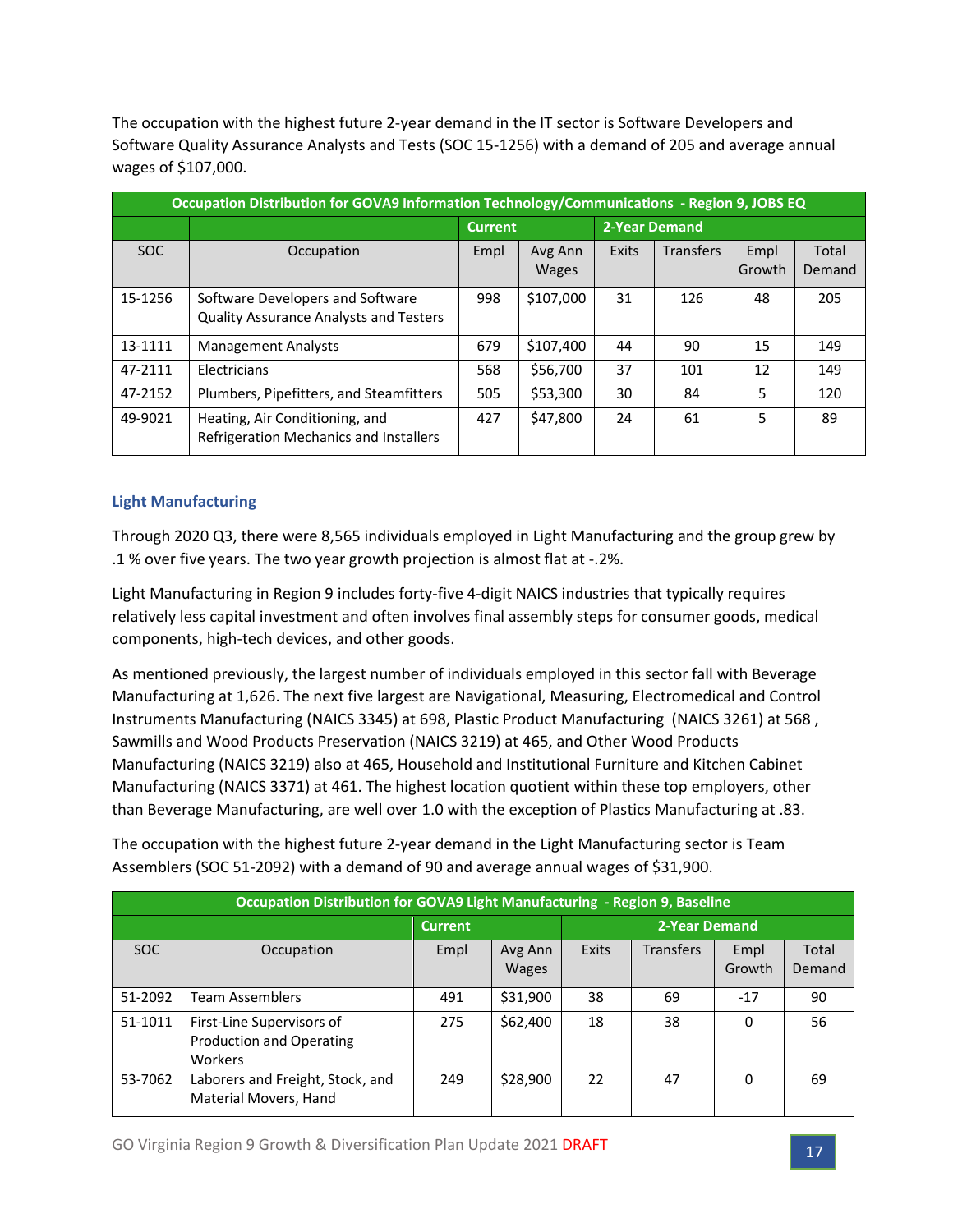| 51-9111 | Packaging and Filling Machine<br><b>Operators and Tenders</b>                                             | 248 | \$35,000 | 22 | 36 | 60 |
|---------|-----------------------------------------------------------------------------------------------------------|-----|----------|----|----|----|
| 41-4012 | Sales Representatives, Wholesale<br>and Manufacturing, Except<br><b>Technical and Scientific Products</b> | 207 | \$74.300 | 13 | 31 |    |

# <span id="page-17-0"></span>**Frameworks**

The established project frameworks around which proposed projects must be organized are Talent Development, Sites, Grow Existing Businesses, and, Innovation/Commercialization/Entrepreneurship.

# **•**  $\overline{L}$  **• Talent Development**

As mentioned, the Partnership received an enhanced capacity building (ECB) grant and published *Labor Sector Strategies for GO Virginia Region 9* (August 2021). Input for the report was solicited from a wide array of stakeholders: business leaders in each of the target sectors, community and education partners, regional workforce development teams, and local economic development professionals. The focus was to create data driven, business informed labor force strategies that could be implemented regardless of economic disruption.

Surveys were compiled and data assessed and reviewed in roundtable formats. For each sector, industry total employment, historical and forecasted wages, top employers, occupation demands and forecasts, skill and

certifications and education demand were assessed for each region. The recommendations from that report are included as identified opportunities in this plan.

This report provided the foundation for Talent Development opportunities for this Growth Plan. The report can be viewed at<https://www.centralvirginia.org/workforce-and-talent/labor-sector-strategies> while specific sector fact sheets are included in the Appendix.

Occupation distribution data from Q3 2020 demonstrates that the occupation in the highest demand across Biotech, Financial & Business Services, and, Information Technology is Software Developers and Software Quality Assurance Analysts and Testers (SOC 15-1256).

#### *Awards/Degrees*

Data from JOBS EQ for 2018-2019 Academic Year, summarized in the table below, indicates that there were 11,421 total academic awards offered in Region 9. In this case, "awards" represent a wide range of achievements from a certificate requiring study of less than one year to a doctorate degree.

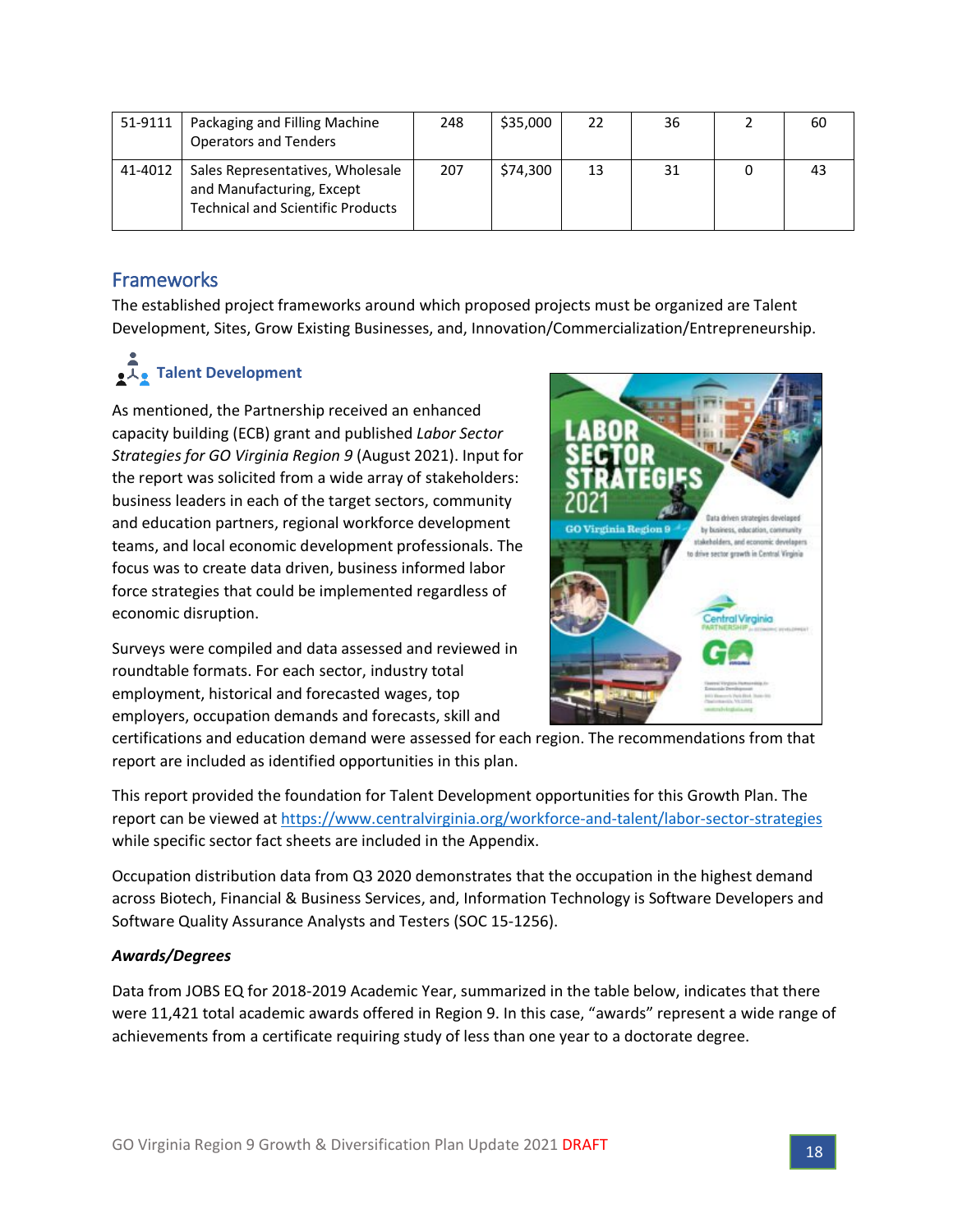| <b>Sectors</b> | Cert<<br>1yr. | Cert><br>1 yr. | <b>Assoc</b><br><b>iates</b> | <b>Cert</b><br>$2+$<br>but<br>< 4<br>vr | <b>Bach</b><br>elor's | Post-<br><b>Baccal</b><br>laureate | Master's | <b>Post</b><br>Master's | <b>Doc</b><br>torate | Total  |
|----------------|---------------|----------------|------------------------------|-----------------------------------------|-----------------------|------------------------------------|----------|-------------------------|----------------------|--------|
| All            | 481           | 1,179          | 1,438                        | 0                                       | 5,167                 | 290                                | 2,085    |                         | 774                  | 11,421 |
| Target         | 56            | 20             | 138                          | 0                                       | 1,089                 | 35                                 | 315      | 0                       | 135                  | 1,788  |



#### *New Business Formations*

New traded sector business formations increased to 244 in 2020 from 159 in 2019 per the TEConomy Update on Entrepreneurial Trends in Region 9 (2021 TEConomy Update) released in August 2021. The regional formation rates for the same two years were slightly above the average formation rates for Virginia. Similarly, the average formation rate from 2010 to 2017 was 7.9% versus 7.8% for the state.

#### **Startup Activity**

A review of where startup activity is happening can help inform how to advance place-based entrepreneurship such as incubators, accelerators, and co-working spaces or other entrepreneurship

services. The distribution of activity was first noted in the 2017 Growth Plan followed by the 2018 Regional Entrepreneurial Assessment by TEConomy. The Council identified the region as having two unique ecosystems and funded two studies to clarify how to best serve both. The Venture Hub report was published in late 2019 and the Rural Entrepreneurship Action Plan was published 2020. The "heat map" shown here from the 2021 TEConomy Update demonstrates density based on geocoordinates. The map reflects startup density relative to overall regional startup rates and reflects the 2018-2020 period.



The following slide, from the 2021 TEConomy Update, demonstrates the longer-term patterns for business formation in both the region and Virginia has generally fallen over the past decade.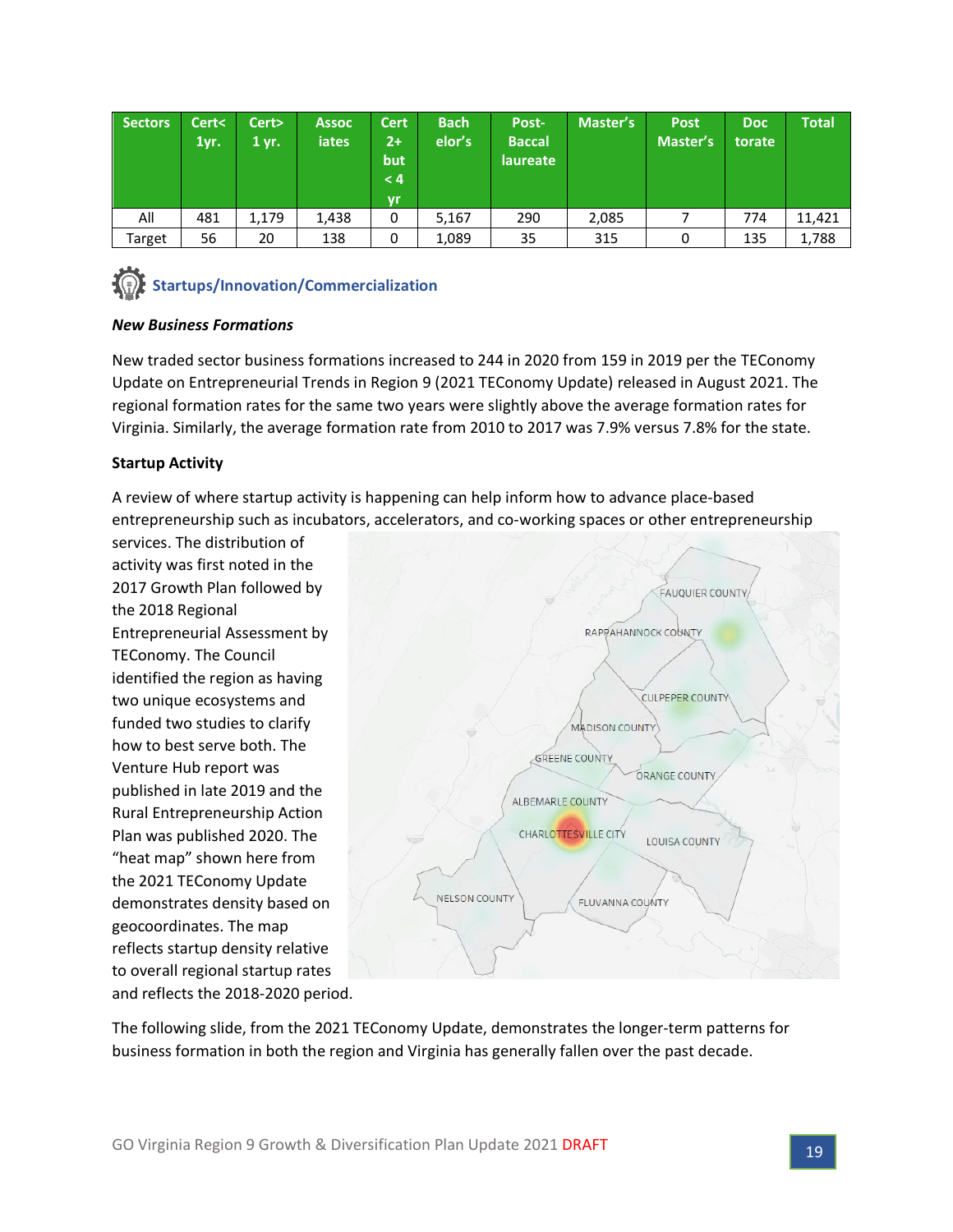

**New Business Formation Rate in Traded Industries, 2010-2020**

2018 excluded due to addition of a major source of firm data to underlying BDRC database that makes comparisons using 2018 not possible| Source: Business Dynamics Research Consortium, Your-economy Time Series (YTS); TEConomy analysis.

### **Growing Existing Businesses (Scale-Up Existing Clusters)**

#### *Growth of Jobs from Small and Mid-Sized Companies*

Job retention activities with existing firms are an important component of a region's economic development strategy. According to this graphic from the 2021 TEConomy Update new firms (0-5 years) or younger firms (6-10 years) in Region 9 play an important role in driving job growth over the past ten years. As demonstrated, job growth over the past ten years has derived from new companies.

#### *New Clusters*

As this region and the state continue to recover from the economic impact of the pandemic, new and nascent industry sectors could develop. The Council will continue to include opportunities to evaluate nascent industries that can be transformational through higher paying jobs in the traded sector.

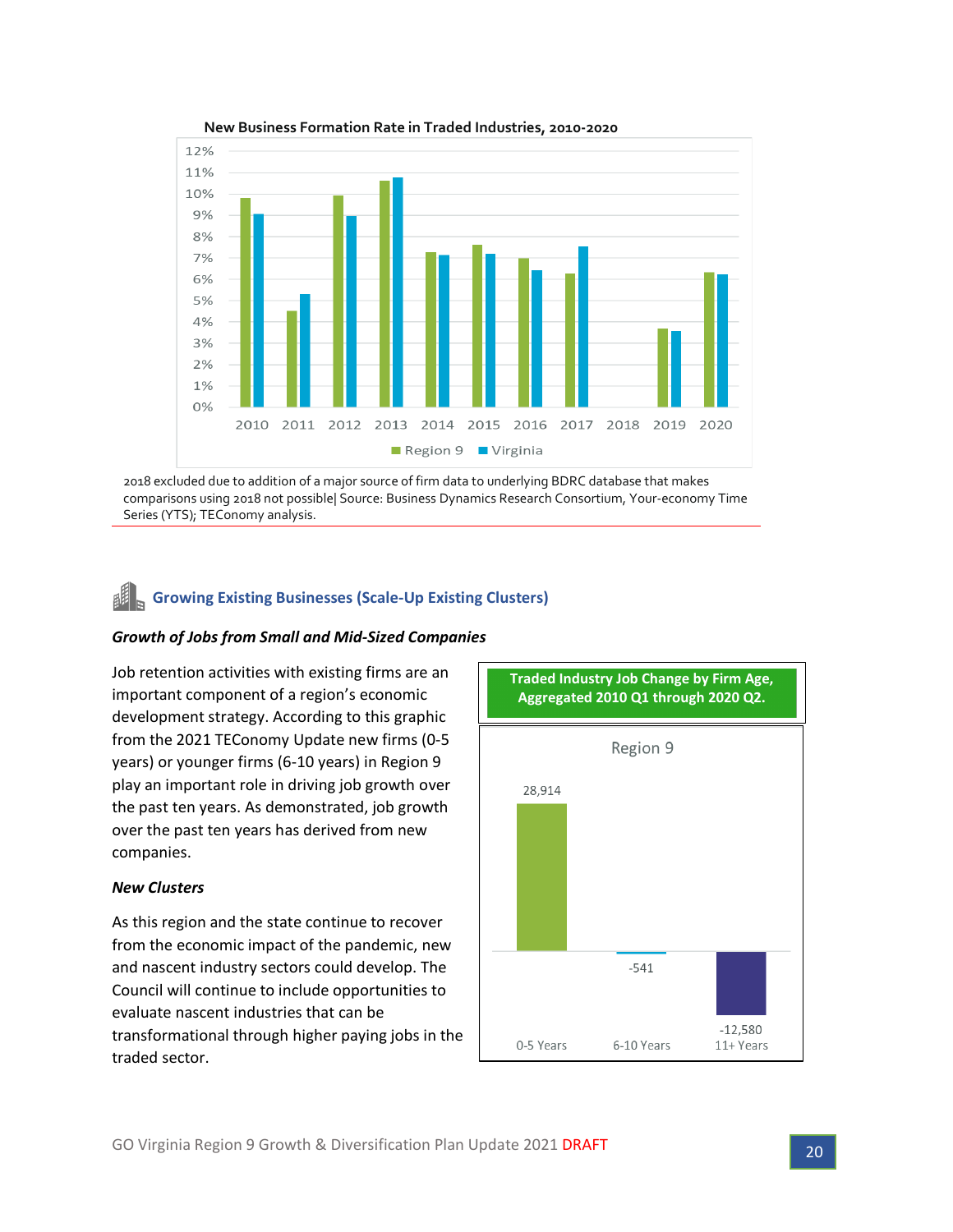# **Site Development**

The Central Virginia Partnership, the support organization for Region 9, has served as a critical partner in driving regional Site development and newer conversations around prioritization of regionally significant sites. Region 9 Council, Task Forces and staff collaborate to ensure that localities not a member of the Partnership footprint are also engaged in regional discussions. Outreach to the Northern Virginia EDA to has also occurred.

Data confirms a shift in the real estate sector composition measured over a ten year period as of May 2021. Specialty real estate, primarily data centers and cell towers, now represents 30% of the market as opposed to 3.3% year end 2010. Industrial now represents 18.5% versus 10.6% year end 2010. The Council should consider this shift when reviewing Site development proposals.

The chart below demonstrates the positive impact, direct and indirect, that GO Virginia investments in site development have had in the region. Since 2017, the region has gone from having zero Tier 4 sites to offering four Tier 4 sites.

| <b>Region 9 Sites</b>                                                             | <b>As of August</b><br>2017 | August 2017<br>to August<br>2018 | <b>Sept 2018 to</b><br>August 2021 | <b>Cumulative</b><br>through<br>August 2021 |
|-----------------------------------------------------------------------------------|-----------------------------|----------------------------------|------------------------------------|---------------------------------------------|
| # of Tier 4 Sites                                                                 | $\Omega$                    | 4                                | $\Omega$                           | 4                                           |
| # of Tier 4 Sites $> 100$ acres                                                   | $\mathbf 0$                 | $\overline{2}$                   | $\Omega$                           | $\overline{2}$                              |
| # of Tier 4 Site Acres                                                            |                             | 598                              | $\Omega$                           | 598                                         |
| # of Tier 3 Sites                                                                 | $\Omega$                    | $\overline{2}$                   | $\mathbf{1}$                       | 3                                           |
| # of Tier 3 Sites Acres                                                           | $\Omega$                    | 182                              | 700                                | 882                                         |
| # of Acres moved up at least one tier in<br>Virginia Business Ready Sites Program | $\mathbf 0$                 | 1,212                            | 700                                | 1,912                                       |
| # of Acres impacted by GO Virginia \$                                             |                             | 485                              | 700                                | 1,185                                       |
| # of Sites impacted by GO Virginia \$                                             |                             | 8                                | $\mathbf{1}$                       | 9                                           |
| # of Total Acres Characterized Tier 3-4                                           | 0                           | 1,212                            | 700                                | 1,912                                       |
| # of Total Sites Characterized Tier 3-4                                           | $\Omega$                    | 11                               | $\overline{2}$                     | 13                                          |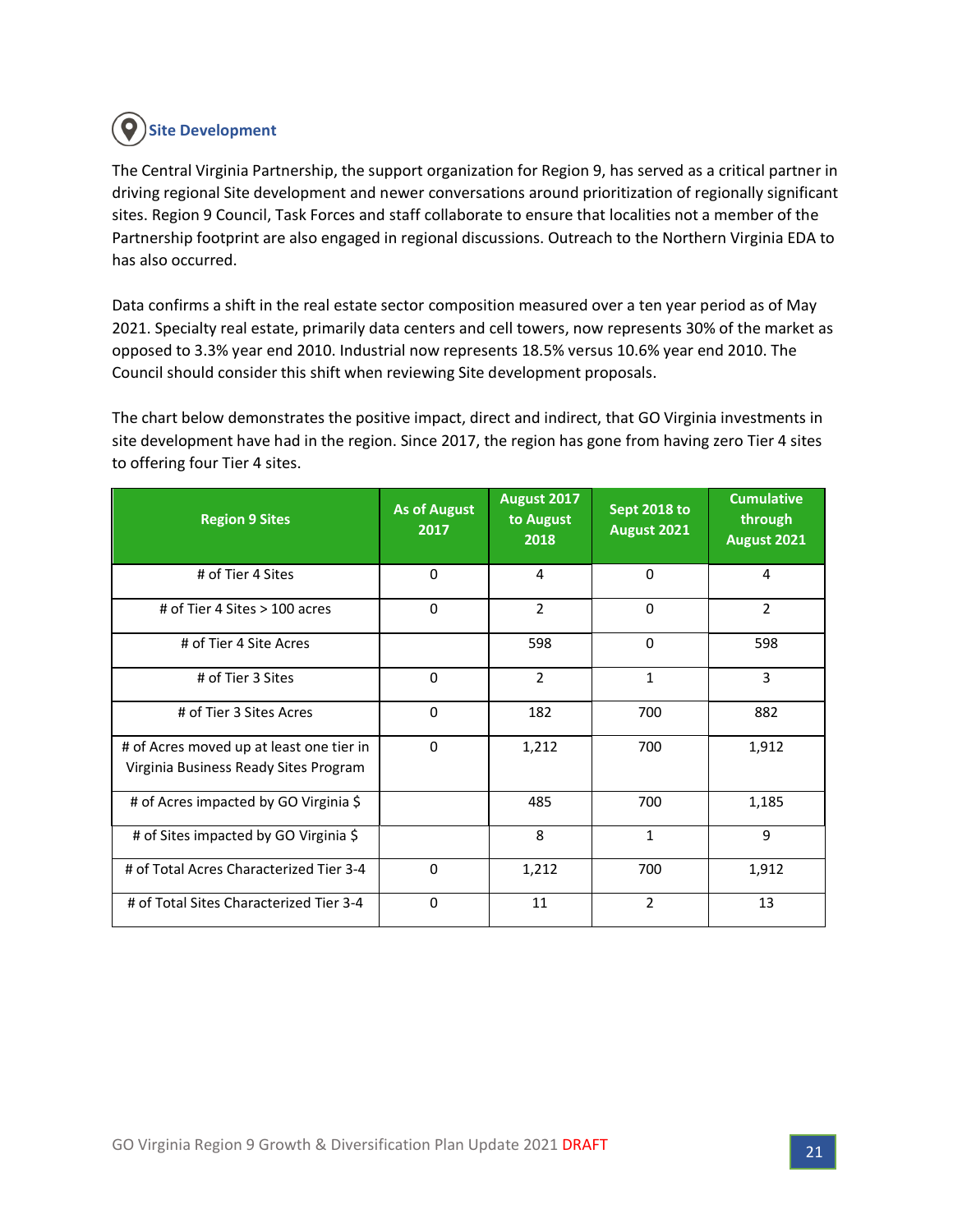# <span id="page-21-0"></span>Growth Plan Opportunities

The following is the list of the opportunities identified to drive growth of target traded sectors through the four project frameworks over the next two years. The Region 9 Council is seeking project proposals that will drive these opportunities.

# **A**. Talent Development

Previous and recent grant investments to support activities in the talent ecosystem have strengthened the support organizations that can drive solutions and supported the development of strategies to address gaps. These are the initiatives that could advance talent development collaboration and solutions to the next level.

#### **Opportunities**

- 1. Drive the development of a regional and comprehensive workforce coalition or initiative to support collaboration and efficiency in the Region 9 talent development ecosystem
- 2. Accomplish a regionally focused implementation grant to execute labor sector strategies identified for Financial & Business Services, Food & Beverage Manufacturing, Information Technology, and, Light Manufacturing, in the *Labor Sector Strategies Report for GO Virginia Region 9 (2021).* Report themes include:
	- a. Establish sector led coalitions comprised of business, workforce, and education stakeholders to identify and drive solutions for industry
	- b. Promote VCW-Piedmont Region and community college workforce services more broadly across sectors to enhance awareness of business focused programs offered by these groups
	- c. Create a career readiness program to help employees understand workplace courtesies and protocols associated with softs skills
- 3. Drive development of Biotech labor sector strategies
- 4. Develop sector driven credentialing, apprenticeship, and /or internship programs for target industries
- 5. Evaluate or drive strategies to address regional demand for Software Developers (SOC 15- 1256) across IT, Biotech and Financial and Business Services Sector

#### **Growing Existing Businesses**

Success of previously funded vertical approaches, such as CvilleBioHub, to address sector expansion in addition to recently published labor sector strategies, have informed the development of the opportunities for grant funding in this framework.

#### **Opportunities**

- 1. Evaluate challenges to each or all regional target sectors to identify gaps that inhibit regional sectors from scaling to attain a critical mass of enterprises, talent and intellectual property
- 2. Implement solutions to identified gaps or barriers to scaling and expanding regional target clusters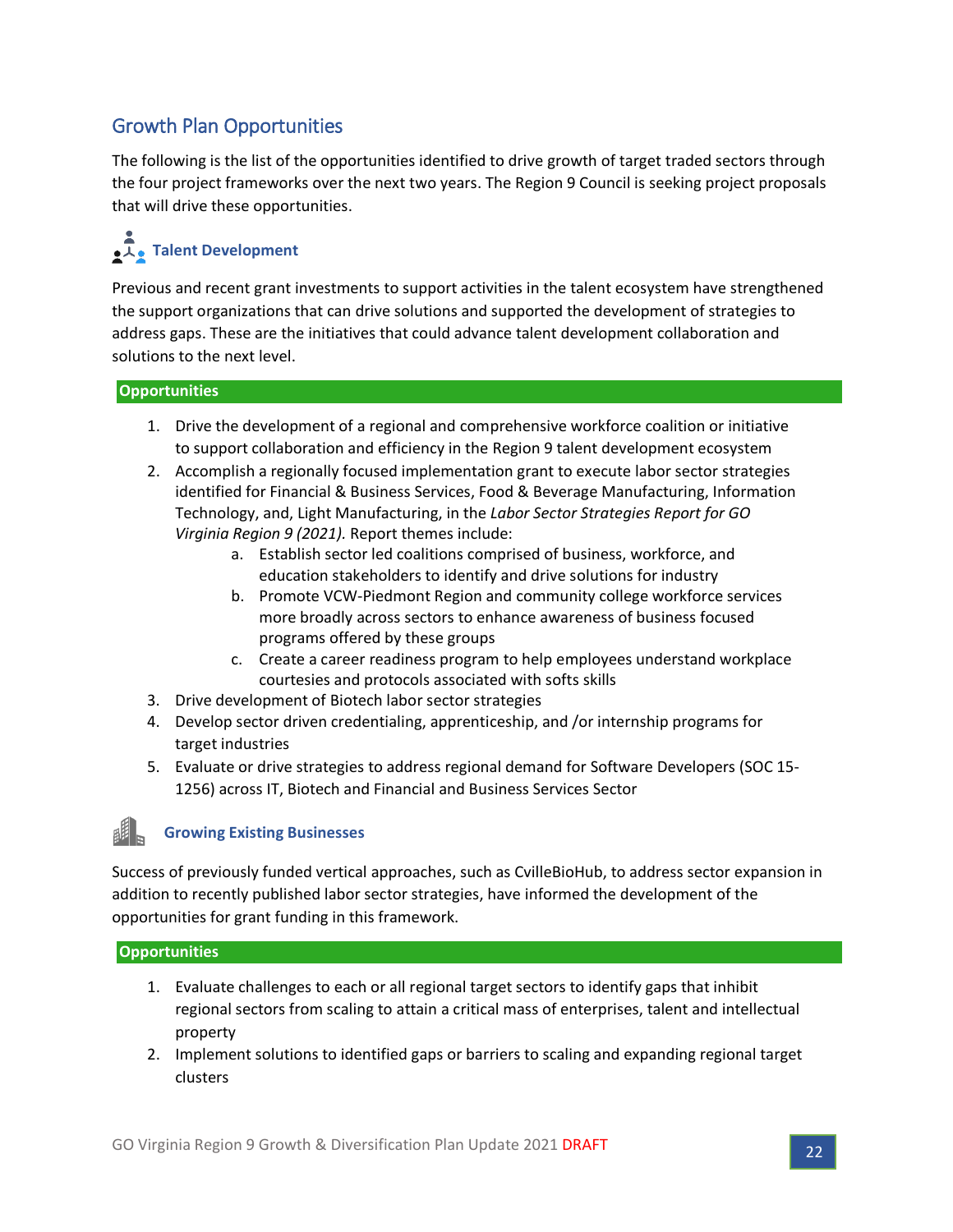- 3. Support sector led verticals, i.e., CvilleBioHub, to address business identified sector gaps to traded sector growth
- 4. Support development of a large amount of new square footage including wet and/or dry labs, to serve Biotech industry growth

# **Startups/Innovation/Commercialization**

Since the inception of GO Virginia in Region 9, there has been significant interest in expanding support for entrepreneurship throughout the region. The Council, informed by the TEConomy Assessment (2018), developed a unique regional approach by funding two planning grants for the more urban and the more rural ecosystems. A 2021 Region 9 survey of entrepreneurs, entrepreneurship support organizations and local government has validated that there are still opportunities for better coordinating and serving entrepreneurs and their support organizations in the region. Clarifying discussions among stakeholders are expected to continue over the next and coming years to best position the regional entrepreneurship ecosystem for success.

#### **Opportunities**

- 1. Support advancement of opportunities identified to serve the regional entrepreneurship ecosystem in the Region 9 Rural Entrepreneurship Report (2020) and the Venture Hub Report (2019) including:
- 2. Strategically integrate "concierge" or "business navigator" roles to connect entrepreneurs to resources, etc.
- 3. Promote existing resources throughout the region and drive regional collaboration between entrepreneurship support organizations, stakeholders, and entrepreneurs
- 4. Develop stronger ideation programming and support strategic expansion of existing programming targeting traded sector startups
- 5. Support advancement of integrated accelerators, incubators, entrepreneurial hubs etc. to serve the region
- 6. Catalyze wider range of risk capital in the region
- 7. Strengthen networking of traded sector industry clusters to engage startups more actively sector specific needs

# **Sites**

Advancing business sites in order to attract target sector companies to the region, has been important part of the Region 9 Council work since 2017. Thus far the Council has awarded three site development projects that have moved the needle on site readiness in the region. The recommendations here generally support continued and similar efforts.

#### **Opportunities**

- 1. Advance further development of sites and seek opportunities for regional collaboration on new sites.
- 2. Evaluate regional strategic advantages for potential sites and/or sites under development in regional target sectors, i.e, data centers, light manufacturing

GO Virginia Region 9 Growth & Diversification Plan Update 2021 DRAFT 23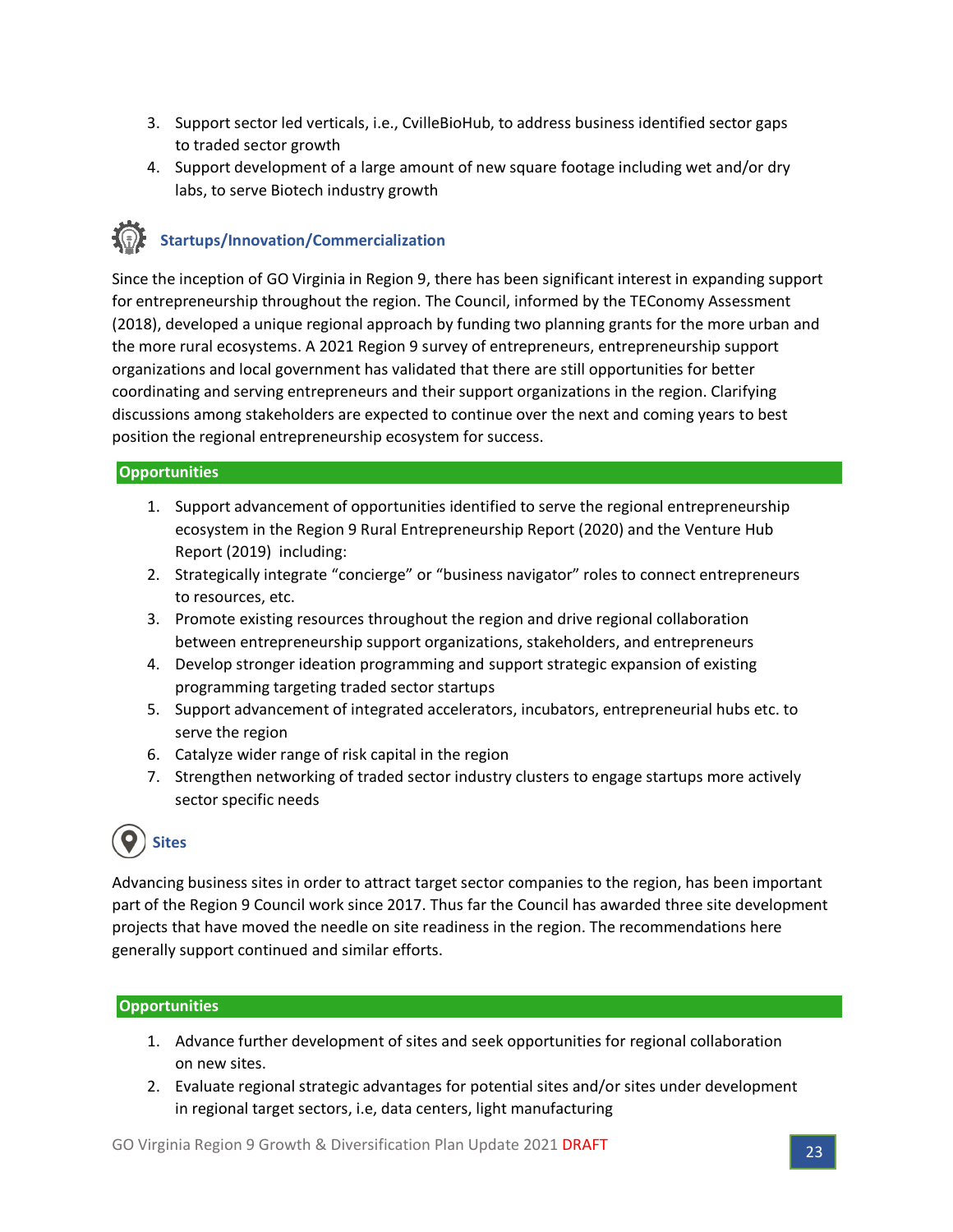- 3. Support and encourage the continued development of regionally prioritized sites
- 4. Advance the creation of a Regional Industrial Facilities Authority (RIFA) or equivalent regional collaborative partnerships, as appropriate, to support regional site development

# **Other**

In order to be able to be responsive to emerging opportunities, the Council will continue to scan the horizon for potential high growth emerging traded sectors that could drive regional growth. There are still funds available to help the region recover from the impact of the COVID-19 pandemic.

- 1. Explore opportunities to assess and support the development of emerging industries that could help the region grow high paying jobs and expand traded sectors (i.e. Hemp Industry, Renewable Energy Industry, and Environmental Sustainability Industry).
- 2. Drive programming for regional economic recovery and resiliency from the economic impact of the COVID-19 pandemic through the ERR grant program set to expire April 2022

### <span id="page-23-0"></span>**Metrics**

To track the success and impact of funded projects the Council will annually track:

- Q1 Annual Average Wages of target sectors (JOBS EQ)
- Q1 Average Annual Wages of all Sectors (JOBS EQ)
- Growth of Employment in Target Sectors (JOBS EQ)
- Growth of Employment in All Sectors (JOBS EQ)
- Acres advanced on VBRSP Tier Scale

# <span id="page-23-1"></span>Council Activities to Develop Project Pipeline

Developing a project pipeline has been a top priority of the Region 9 Council since the Growth Plan was published in August 2017. The Council website, [www.GOVirginia9.org](http://www.govirginia9.org/) and related LinkedIn account have been the primary method of program promotion due to limited mobility caused by the pandemic.

To drive a pipeline of projects for grant funding, the Council staff, Council and Task Forces will:

- Support coalition building for sectors to address labor sector and other strategies
- Support coalition building for sectors to address industry specific needs to drive growth in traded sectors
- Annually revisit the Regional Entrepreneurship Initiatives (REI) opportunity to support a regional "quarterback" entrepreneurship organization for the entire ecosystem
- Support convening of entrepreneurship ecosystem stakeholders to ensure programming and funding is optimized
- Support a regular cadence of conversations around site characterization and prioritization in the region with stakeholders
- Support a regular cadence of conversations and activities to support collaboration to drive review and prioritization of a portfolio of regional sites
- Engage stakeholders to identify and support evaluation of possible future sectors for growth
- Monitor the opportunity for supporting broadband initiatives.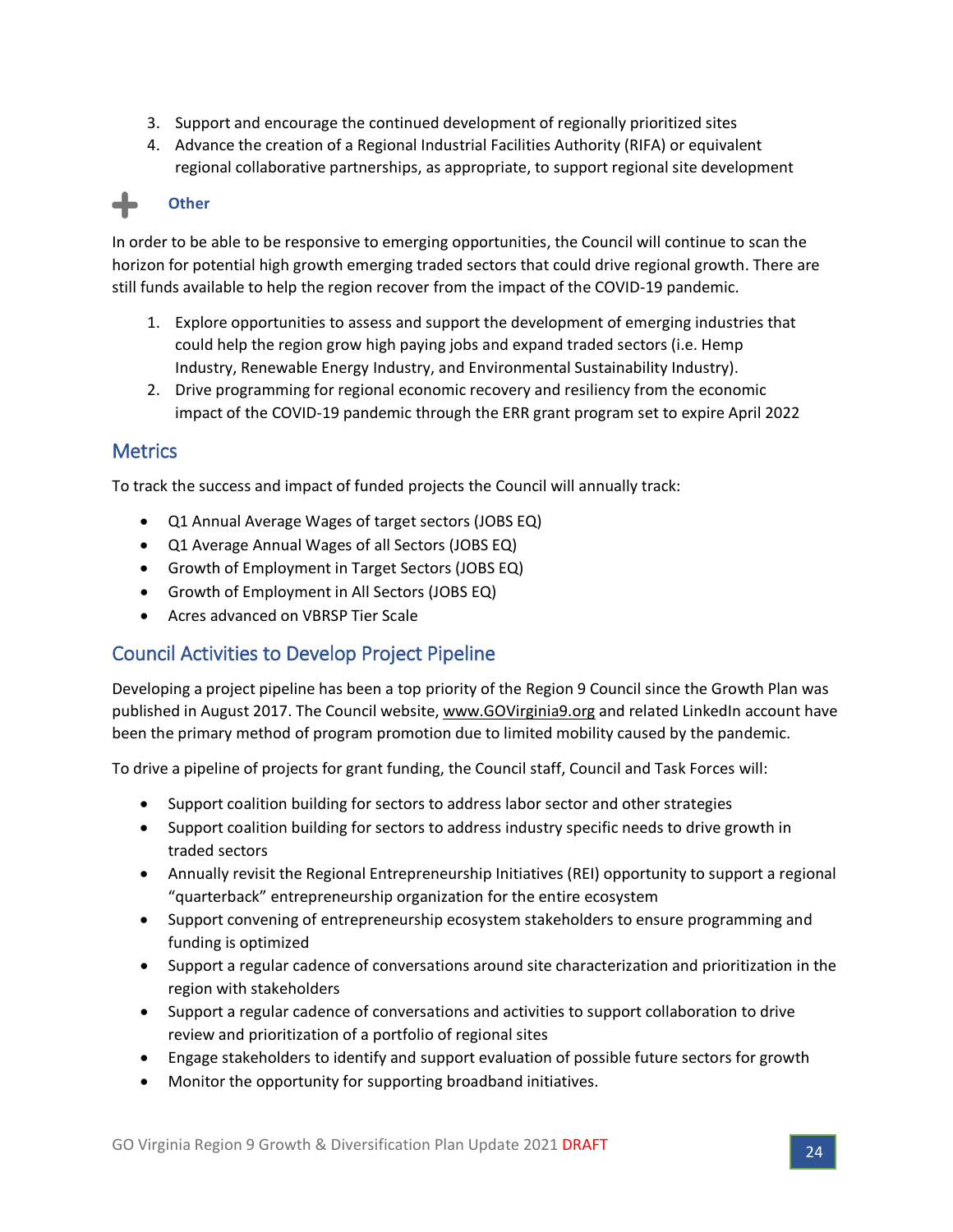# <span id="page-24-0"></span>**Partnerships**

Efforts will continue to either establish or strengthen relationships between higher education, local government and the private sector. However, there are many other additional partners and organizations that must be engaged for regional impact. This list is not exhaustive.

#### *Local Government and Economic Development Organizations*

Central Virginia Partnership for Economic Development – The support organization for Region 9 is an important partner for relationship building and driving regional conversations.

Northern Virginia Economic Development Alliance – This organization, in development, will serve one locality in the northern part of the region and future collaboration is expected.

County Administrators and Economic Development Departments –Administrators and Economic Development Directors serve on the Central Virginia Partnership Board and/or the Region 9 Council. All eleven localities in Region 9 have been served by or participated in at least one funded grant project.

Planning Districts - The footprint of Planning District 9 and Planning District 10 together align exactly with GO Virginia Region 9 footprint. These organizations help support sub-regional conversations.

VCW-Piedmont Region - The workforce board in the region continues to demonstrate value and grow in impact and the organization will be an important partner for Talent Development projects in the coming years.

#### *Private Sector*

Private sector leaders serve on and contribute to the GO Virginia initiative by serving on the Council, Task Forces and other grant advisory committees. The private sector also drive partnerships in their role on the organizations that lead or contribute to grants. Going forward, more private sector leaders will be engaged as sector specific coalitions are developed.

#### *Higher Education*

*Community Colleges* – The three community colleges in Region 9, Germanna Community Colleges, Lord Fairfax Community College, and, Piedmont Virginia Community College are strongly engaged with the Council. Two of the community college presidents currently serve on the Region 9 Council.

*University of Virginia -* UVA has been an important partner on many projects and will continue to be engaged in collaborative proposals. UVA's assistant vice president for economic development serves on the Region 9 Council and many other faculty and staff help as grant leaders or subject matter experts.

*Chambers: Local, Regional and the State Chambers of Commerce -* Chambers, as critical conveners of private sector, are important partners, and local and regional chambers can nominate Council members. This year, the state Chamber collaborated to host a Blueprint 2030 event in Region 9.

#### *State Government*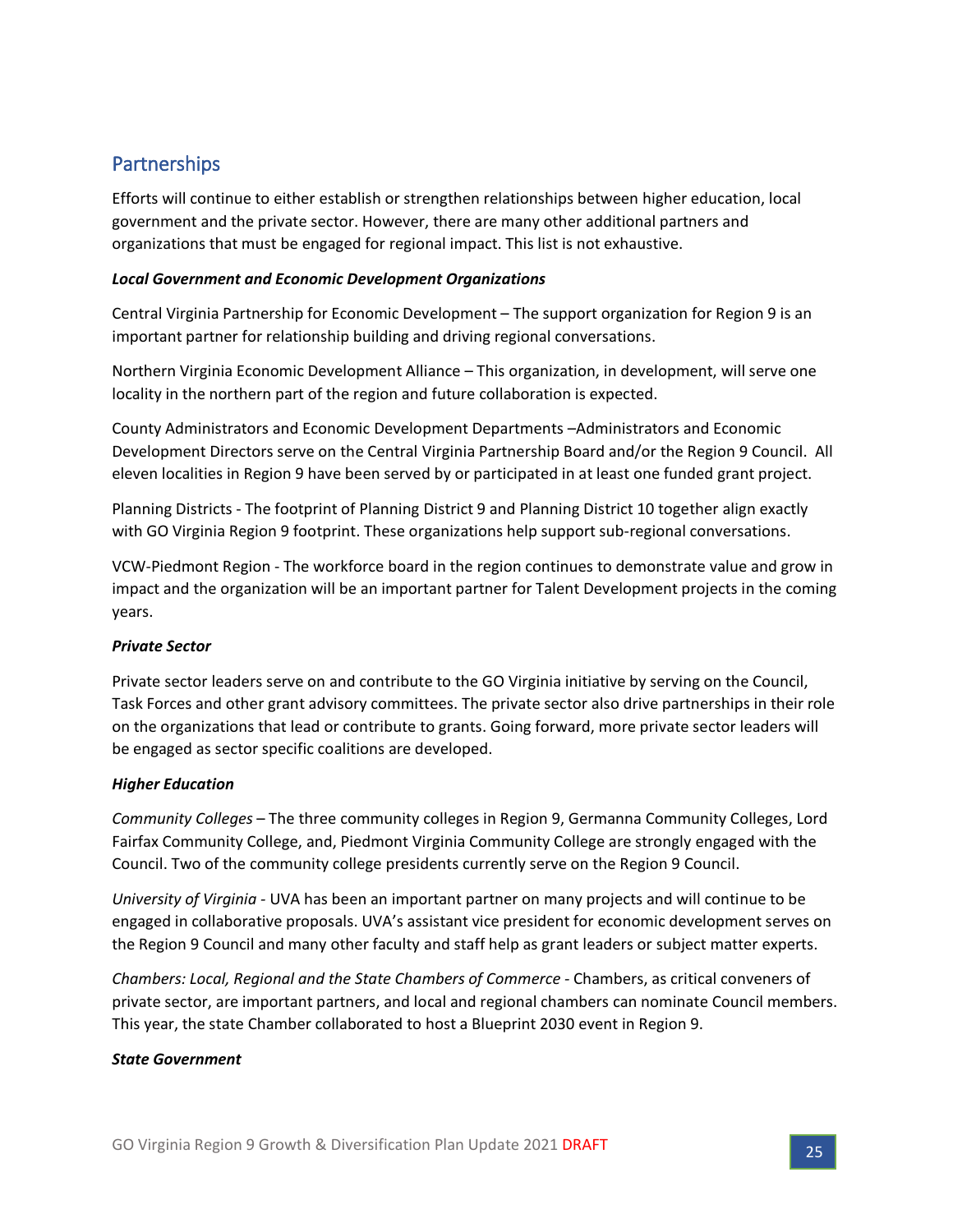*Department of Housing and Community Development (DHCD)* – As the support organization for the GO Virginia Board, DHCD is the first stop for determining project eligibility and obtaining feedback to improve project proposals.

*Virginia Economic Development Partnership (VEDP) – VEDP* will continue to have an influence on the direction of site development and target sector alignment statewide.

*Center for Innovative Technology* – CIT is an emerging partner in the entrepreneurship ecosystem space and will play an important role in serving the region.

#### *Non-profits and other organizations*

These groups, many of which are entrepreneurship support organizations, are regular participants in regional activity. These include: Catalyst, Central Virginia Small Business Development Center, Charlottesville Business Innovation Council, Community Investment Collaborative, CvilleBioHub, Fauquier Enterprise Centers, GENEDGE, George Mason University Enterprise Center, Lord Fairfax Small Business Development Center, New Hill Development, and, Venture Central, etc.

# <span id="page-25-0"></span>Other Initiatives Aligned with GO Virginia

In developing this plan, many other reports that are similarly aligned were reviewed. Examples include: Local Economic Development Strategic Plans, Central Virginia Partnership Strategic Plan, VCW Piedmont Local Plan and Strategic Plan, CvilleBioHub Strategic Plan, VEDP's subsector presentation, etc.

Other plans that have been discussed but are in development stages include Comprehensive Economic Development Strategies for PD-9 and PD-10 in addition to the Virginia Chamber Blueprint 2020.

# <span id="page-25-1"></span>Stakeholder Engagement for Growth Plan Update

Community and stakeholder engagement to identify gaps for informing the Region 9 Growth Plan Update occurs on a regular cadence throughout each year. The following is a summary of these activities and supporting materials are included in the Appendix.

The Region 9 Task Forces, performed high level SWOT analysis for each of the four frameworks. The Partnership convened a series of roundtables, surveys and feedback sessions as part of the Business Driven Workforce Recovery grant and published a labor sectors strategy report, as a result.

Throughout the year, Region 9 staff and Council have met one-on-one or in group settings with stakeholders to solicit feedback on programmatic activities and grants. Staff participates in regular meetings with regional economic development and stakeholders to discuss activities and opportunities. Staff has regularly met with organizations that directly serve regional sectors, such as GENEDGE, CvilleBioHub, CIT, entrepreneurship support organizations, etc. Additionally, Region 9 grant implementation teams share updates quarterly and help assess the landscape in each sector. For example, the Crafting a New Normal ERR grant team has provided feedback for this grant based on their experience serving over 261 crafting enterprises through the regional grant. Grant teams also present on outcomes and challenges during project closeout presentations at Council Meetings ensuring the Council is up to date on sectors challenges.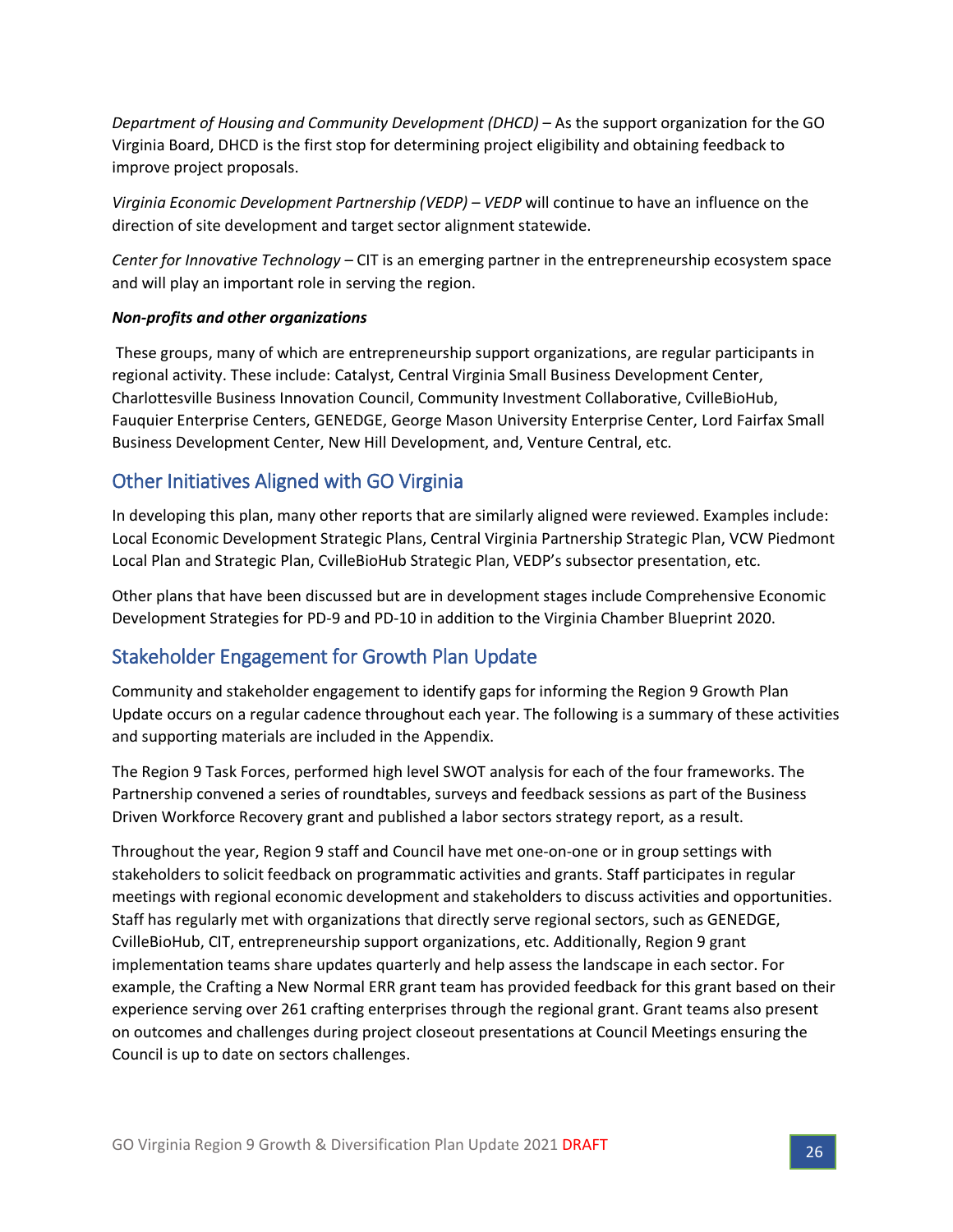The Council reviewed JOBS EQ data at the beginning of this Growth Plan Update process during Council Meeting to allow for public comment. Also, the GO Virginia Region 9 Task Forces each participated in a SWOT analysis of regional frameworks in Talent Development, Sites, Entrepreneurship and Growing existing Businesses.

A significant amount of private sector and stakeholder engagement occurred in the development of the Labor Sector Strategies for Region 9 (2021). In this initiative alone, 26 target sector businesses leaders participated in addition to the public sector and service providers. Additional SWOT analyses was performed as a culmination of the project by the grant team.

In August, after the release of the TEConomy Update (2021) an entrepreneurship ecosystem survey was distributed to solicit feedback on identified growth plan opportunities and project ideas.

Final versions of this Growth Plan Update will be posted and available for public comment.

### <span id="page-26-0"></span>Acknowledgements

#### **2021 Growth Plan Project Team**

- Helen Cauthen, President, Central Virginia Partnership for Economic Development
- Shannon Holland, Director, GO Virginia Region 9, Central Virginia Partnership for Economic Development
- Candace Spence, Economic Development Manager, Central Virginia Partnership

#### **Thanks to these partners for contributing**

- Department of Housing and Community Development (DHCD)
- TEConomy Partners, LLC
- VCW-Piedmont Region